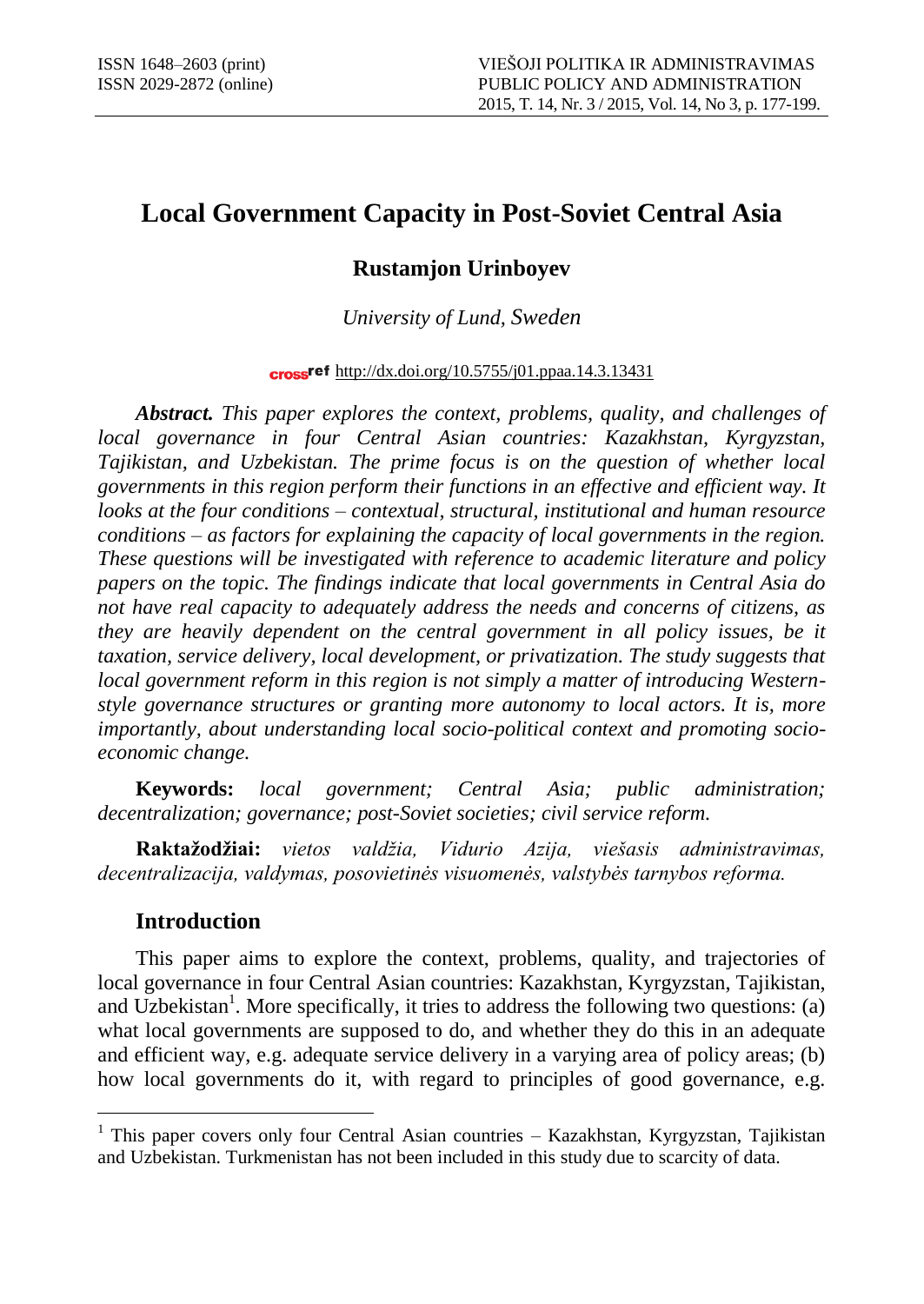transparency, accountability, rule of law, voice and democratic and accountable government, the involvement of communities and community organizations. In doing so, the paper looks at the four conditions – contextual, structural, institutional and human resource conditions – as factors that can account for the capacity of local governments in the region.

The rest of the paper proceeds as follows: In part two, I will describe the conditions under which local government function in Central Asia, focusing on their service responsibilities, financial situation, internal structure and human resource conditions. This will help us discern the varying contexts in which local governments function in the region. Part three discusses the actual service delivery capacity of local governments and presents the main trends and challenges local governments face in the region. Part four draws out the implications of the study for scholarly debates on local government reform, and highlights the most important findings of the study.

## **The Conditions under which Local Government Function in Central Asia**

This section covers the following two issues: (a) the actual tasks and responsibilities of local governments in Central Asia; (b) the conditions under which local government function in the region. First, I describe the national differences and commonalities with regard to history, socio-economic indicators, administrative culture, service delivery, and human resource conditions. Second, I present the internal structure of local governments in order to explain the position of local government vis-a-vis the central government.

## *National Differences and Commonalities*

 $\overline{a}$ 

Unlike Europe, where the European Charter of Local Self-government provides a unifying governance structure for all the member of the Council of Europe [see e.g. 19], there is no such unifying embodiment of decentralization principles in Central Asia that provides venue for local government representatives and policy-makers to exchange knowledge and good practices at a regional level  $[33]^2$ . However, one can argue that the unifying governance structure for Central Asian countries is probably the existence of similar administrative culture and institutions that they all inherited from the Soviet Union. Notably, Central Asian countries did not exist in their present form as independent nation-states before they were incorporated into the Russian empire during the late nineteenth century [26]. Three Uzbek khanates (the Khiva

<sup>2</sup> There is only one soft-law instrument – the Model Legal Act of the Interparliamentary Assembly of CIS Countries on Common Principles of Local Self-government Organization (24 November 1995) – that provides some sort of unifying governance structure for post-Soviet countries. But this document has virtually no effect on local governance trajectories in the region, merely having a symbolical value.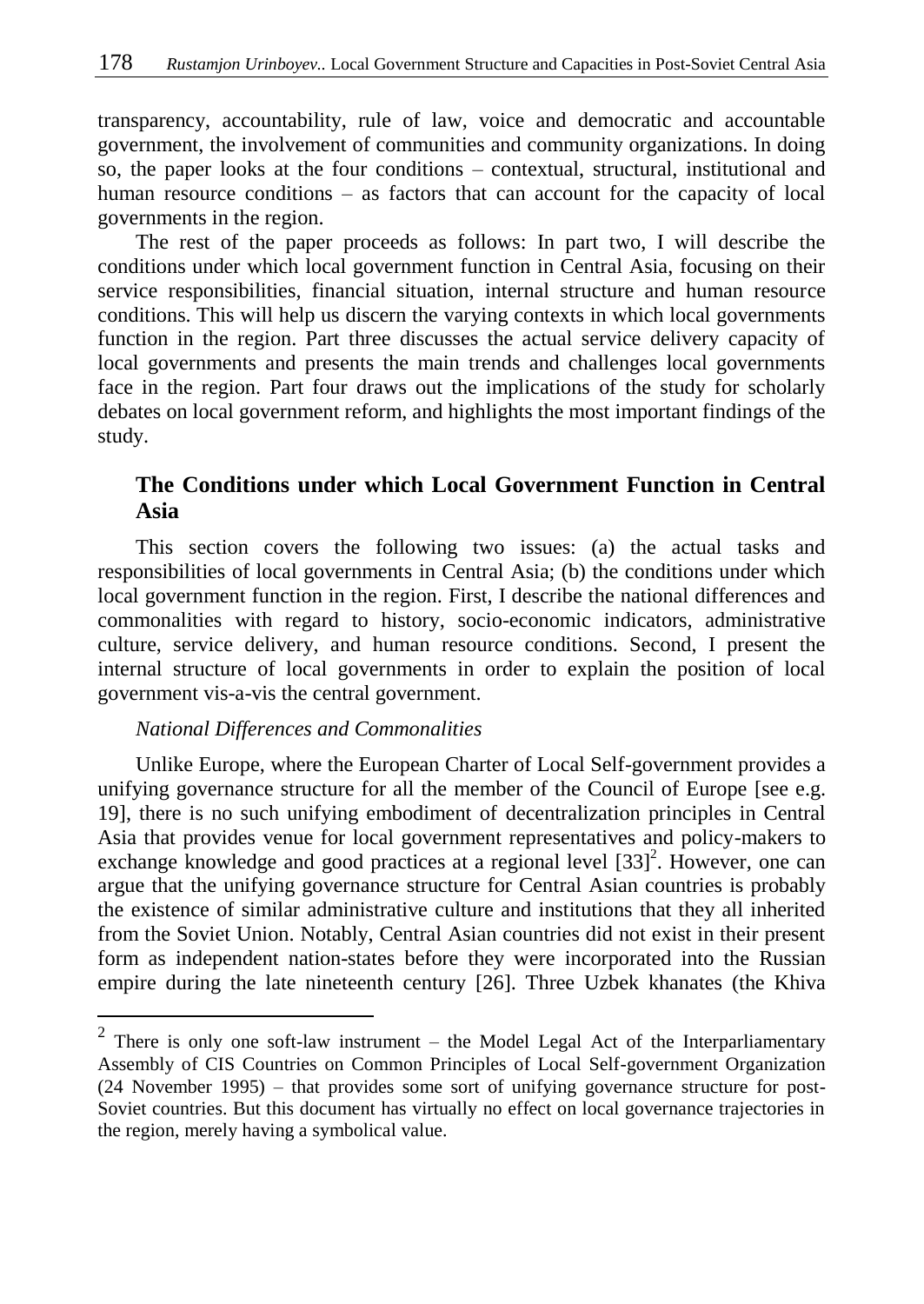Khanate, the Kokand Khanate, and the Bukharan emirate) controlled most of the territory of contemporary Kazakhstan, Kyrgyzstan, Tajikistan, Turkmenistan, and Uzbekistan (*ibid.*). However, khans (rulers) had a limited power to control and mold the behavior of regional leaders [23; 24; 49; 55; 56; 84; 91]. Most of the contemporary forms of territorial power relations (i.e. central-local government relations) had been developed during the Soviet era. Hence, Central Asian countries share the following common characteristics:

- Resilience of the Soviet administrative traditions [e.g. 73; 71];
- Authoritarianism and centralization of power in the center [e.g. 62];

 Clientelistic culture, collectivism, and substantial influence of clans and elites, based on family, kinship, and business relationships, on policy processes and decisions [e.g. 93; 20; 85; 57; 58; 92; 98; 103; 104; 105; 106];

• Islamic public administration legacy  $[32; 41; 27; 28; 51; 107]$ ;

 They are unitary states and have a multi-level administrative system in which the provinces (oblast, viloyat) include smaller districts (raions, nohiya), which in turn districts consist of rural and urban settlements, and the largest cities have the status of province or district [86];

 The central government appoints the heads of local governments and the governors (akims, hokims, hyakims) serve as representatives of the president and central government and heads of regional executive bodies.

Considering the existence of so many similarities one might assume that local government structures and conditions in Central Asia would not differ significantly, but this is not the case. As will be shown below, in post-Soviet period each Central Asian country has designed its local governance reforms independently, reckoning with its local socio-political context, economic conditions, history, culture, and administrative traditions.

The first line of division is the wealth and socio-economic indicators of the countries. Kazakhstan has the highest GDP per capita in the region, largely due to its abundant mineral resources [92]. Turkmenistan, possessing enormous gas resources, also has relatively high GDP per capita [92]. Uzbekistan, with its fairly industrialized economy and mineral resources, has better socio-economic indicators than the two poorest countries of the region, Kyrgyzstan and Tajikistan [57]. When discussing the capacity of local governments in Central Asia, one may also look at the Human Development Index (HDI) of the United Nations (UNDP 2014), which provides important data about the level and quality of education, health and living standards in the region. The country with the highest HDI-scores in the region is Kazakhstan (0.757), followed by Turkmenistan (0.698) and Uzbekistan (0.661). Kyrgyzstan (0.628) and Tajikistan (0.607) have the lowest HDI indicators in the region. This index is useful tool for explaining and comparing the service delivery capacity of local governments in the region.

We can also observe certain differences when it comes to civil service reform trajectories. Kazakhstan is the only country in the region that adopted Western style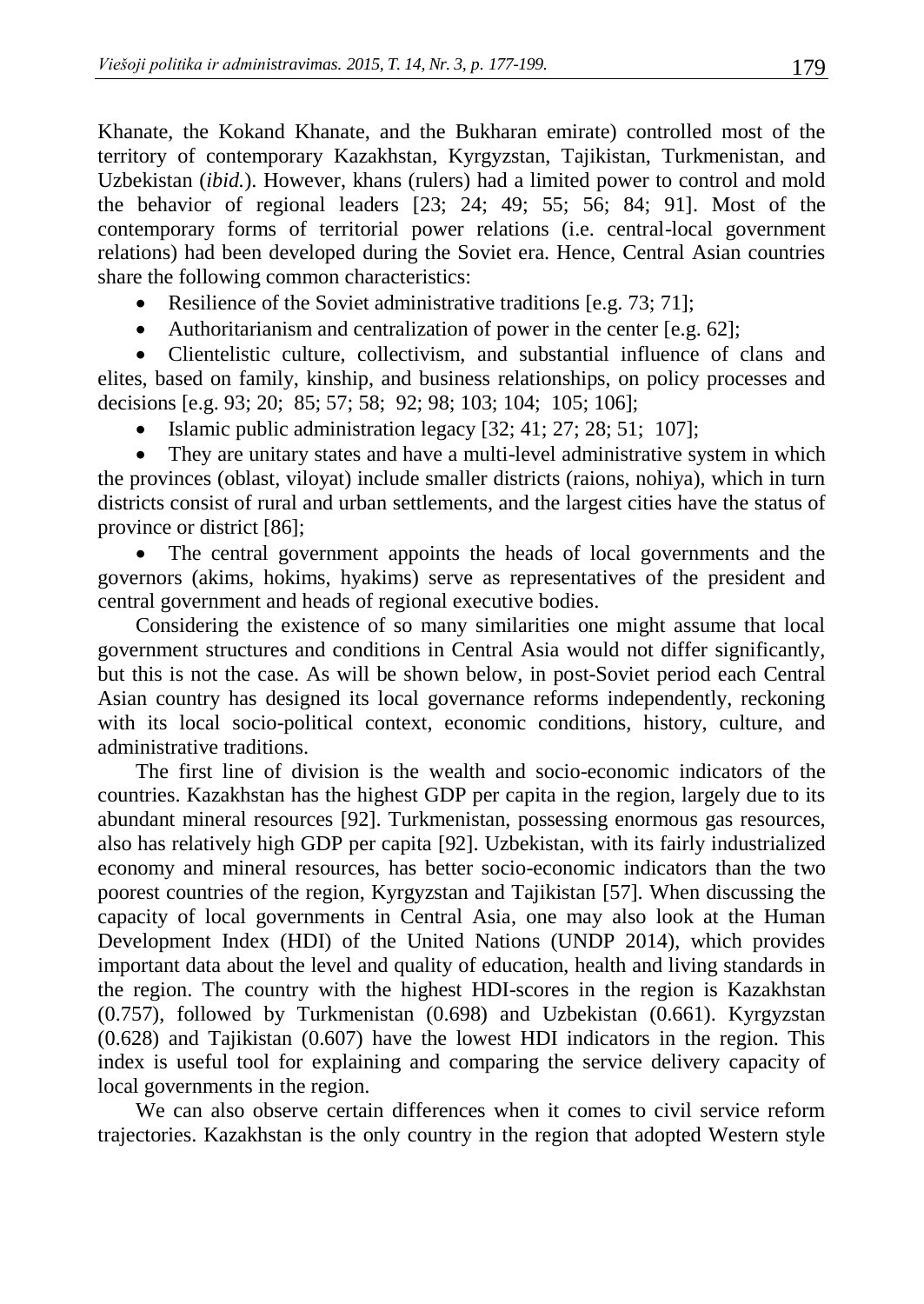professional civil service system (Kazakh Civil Service Law, 2000), dividing civil servants into political and administrative employees [31]. Kyrgyzstan and Tajikistan also adopted laws on Civil Service but they do not make any distinction between political and administrative civil service positions [3; 47]. Uzbekistan's case is peculiar as it does not have a law on civil servants; instead, the public service system and the status of government employees are regulated by the Labor Code [11; 34; 1]. In theory, local government employees in all four Central Asian countries must be hired on a meritocratic basis through the open competition, considering such qualification requirements as education, work experience, knowledge of state and foreign languages, and knowledge of laws. Civil servants are evaluated periodically, every three to five years. Each country has a National Academy of Public Administration, which is responsible for establishing the national standards for civil service and carries out advanced training of personnel for public administration.

#### *Main Responsibilities of Local Governments*

The tasks decentralized to local governments in Central Asian countries include environmental protection, prevention of natural and technological accidents, fire protection, public sanitation, public order and security, local economic and social development, culture, tourism, sports, maintenance of leisure facilities, communal services (e.g. water, gas, electricity, heat supply, waste management, sewerage, engineering infrastructures), construction, maintenance and repair of local roads, public transport, support of employment and job creation, and development of small and medium enterprises. In Kazakhstan, Kyrgyzstan and Tajikistan, local governments are responsible mainly for providing social assistance to the needy families. Most of the social protection programs (e.g. pensions, unemployment benefits, maternity benefits, veterans, child benefits) are primarily financed by the state budget and administered by the territorial divisions of the state agencies responsible for social protection [3; 47; 64; 37]. Uzbekistan is a special case in this regard as the community-based organizations, mahallas have been charged with the administration and targeting of state social welfare benefits, such as child benefits, maternity benefits, and social assistance to the low-income families, families with children under sixteen and single mothers with children under two [22; 11; 74]. Funding for these programs is established centrally as part of consolidated budget expenditures, which in turn is transferred to the mahalla committees [ibid.]. The rest of social protection programs (e.g. pensions, benefits to veterans of the war) are the responsibility of district/city level units of the Ministry of Labor and Social Protection [11].

In Kazakhstan and Tajikistan, local governments are responsible for financing and provision of health care services and the central government finances only national public health programs, e.g. the centralized purchase of vaccines, preventing and mitigating dangerous infections, collecting the supply of blood and sanitary and epidemiological monitoring [64; 76]. In Uzbekistan and Kyrgyzstan, health care services are primarily financed by the central budget and administered by territorial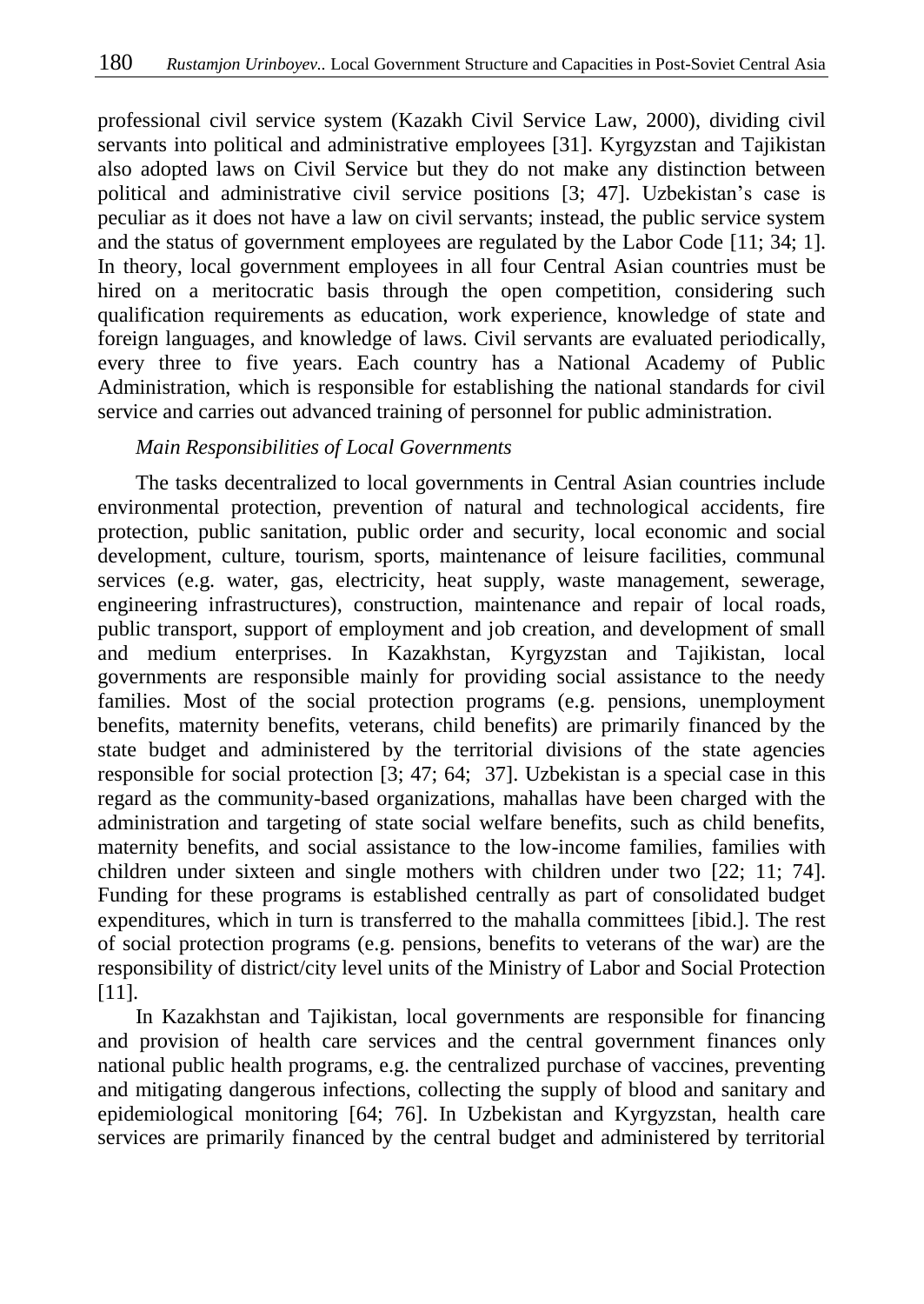structures of respective ministry. The local government is merely responsible for the maintenance and renovation of health care institutions [3; 11]. For instance, in Uzbekistan, central government takes care of health care services through regional, district and city level health care management bodies of the Ministry of Health, while in Kyrgyzstan, medical service providers receive funding from the state and the mandatory medical insurance fund and medical institutions are compensated in proportion to the number of people that they serve. There is a growing tendency towards privatization of health care services, particularly in Kazakhstan and partly in Kyrgyzstan and Tajikistan. For example, most health care services in Kazakhstan are provided by private medical institutions [64]. Special case in this respect is Uzbekistan where almost all health care services are provided by public authorities.

Countries also vary in relation to financing and administration of basic education. Local governments are primarily responsible for financing school education in Kazakhstan and Tajikistan [47; 64], whereas in Kyrgyzstan and Uzbekistan the schooling is a joint responsibility of the central and local government in the sense that the local educational departments of the Ministry of Education pays teachers' wages and oversees administrative control and other expenditures such as school maintenance are covered by the local budget [3; 11].

#### *The Internal Structure of Local Government*

All Central Asian countries have inherited similar local government system from the Soviet Union, which consists of a local state administration (administrative body) and an elected local council (legislative body) at provincial (oblast) and district (raion) level [40]. The period for which the appointment/election is valid varies between four (Kazakhstan, Kyrgyzstan) and five (Uzbekistan, Tajikistan) years. The local administration represents the state executive and regulatory body at the oblast, raion or city levels and implements policies of the president and central government in provinces. The heads of local state administrations are all appointed by the central government, subject to [symbolical] approval of the corresponding councils [3; 11; 47; 64]. More specifically, in Kazakhstan and Uzbekistan, the president appoints regional (oblast-level) governors; oblast governors in turn appoint governors in districts and cities of oblast subordination [11; 64]. District and city governors are accountable to the regional governor, who in turn is accountable to the president [*ibid.*]. However, in Kyrgyzstan and Tajikistan, the president has the authority to appoint and dismiss the governors of regions, districts and towns, thus making both district and region-level governors directly accountable to the president [3; 2]. Hence, local governors (e.g. district-level governors) often experience double or even triple subordination, being accountable to the president, central government and regional governor.

Local councils, running alongside local administrations, are main local 'legislative' bodies, which are elected by the inhabitants of the respective administrative-territorial unit through general, equal and direct vote [3; 11; 47; 64]. As elected bodies local councils are expected to express and realize the will of the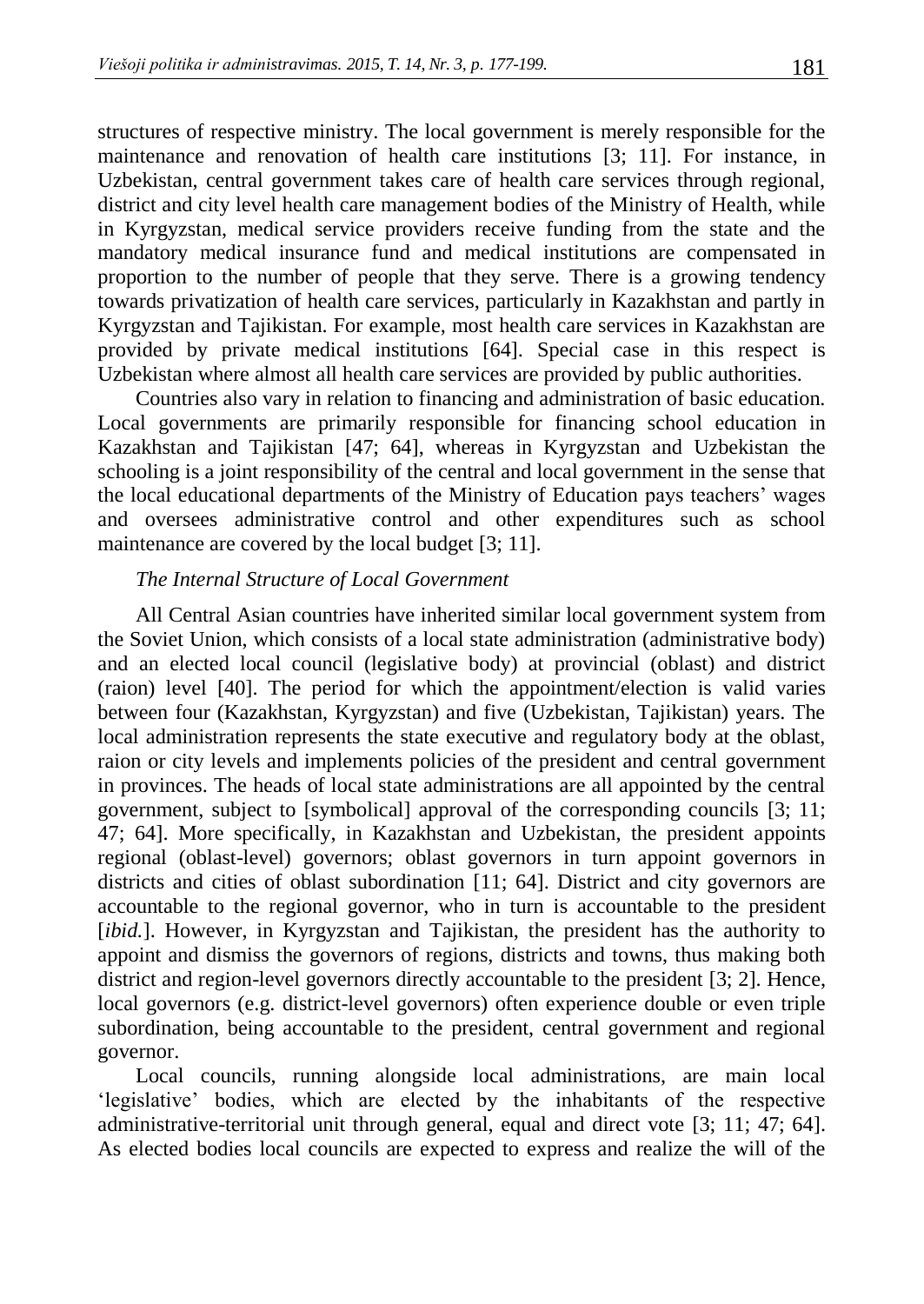citizens in the respective administrative-territorial units. In theory, local councils can exert some influence over their respective administrative bodies. For example, in Kazakhstan, they have the authority to pass a vote of no confidence in the head of local state administration by a majority of two-thirds of all members and to request his or her dismissal from office from the president or superior governor (article 87 of the Kazakh Constitution) [64]. However, this is not the case in practice as the heads of local administration enjoy absolute power in the management of local affairs. [e.g. 86]. As all governors are appointed, local councils cannot exert significant influence on governors. Even though governors periodically report to the local council on the current situation of the territory, this process is of mainly a symbolical nature [3; 11; 47; 64]. The situation is especially problematic in Tajikistan and Uzbekistan where the governors of the regional, city or district state administration simultaneously exercise executive authority and serve as local council chairmen [11; 47]. This means it is very difficult to distinguish between the functions of local state administration and local self-government bodies, since the same individual, i.e. governor heads both branches of power.

In addition to regional and district state administrations, there are also sub-district level governance structures in towns and rural areas. These sub-district structures were part of state farms, collective farms and enterprises during the Soviet era, but shortly after independency all four Central Asian countries, coming on the heels of global decentralization and good governance discourse, have revamped these structures, assigning them new legal status as 'local self-government bodies of citizens' [40]. Sub-district level self-government institutions are called *aiyl okmotu* in Kyrgyzstan, *aul* in Kazakhstan, *jamoat* in Tajikistan and *mahalla committees* in Uzbekistan. Although they are called differently, their responsibilities and conditions are quite similar in the sense that they assist district/town administrations in implementing local development projects, collecting taxes, administering social welfare programs, maintaining and repairing roads, disposing of waste, ensuring security and order, removing garbage, maintaining playgrounds and sports fields, and many other tasks that are of local importance [e.g. 3; 11; 47; 82; 112; 7]. Similarities can also be found when we look at the financial conditions and position of sub-district self-governments vis-a-vis higher level administrations: (a) the chairmen of subdistrict self-governments report to the head of district or town administrations; (b) sub-district self-governments do not have solid financial base and are entirely dependent on budget allocations from district/town administrations, voluntary labor and individual donations. This means local self-governance institutions do not have real capacity to act as sites of local democracy and participation, merely serving as a sub-district extension of local state administrations.

The lowest tier in the system of local government is a traditional communitybased (pre-Soviet) governance structures. There are various types and forms of community-based structures, such as community-based alternative dispute resolution mechanism (e.g. Aksakal court in Kyrgyzstan, Aksakal reconciliation in Uzbekistan and Tajikistan, Council of Aksakals in Kazakhstan), informal community gathering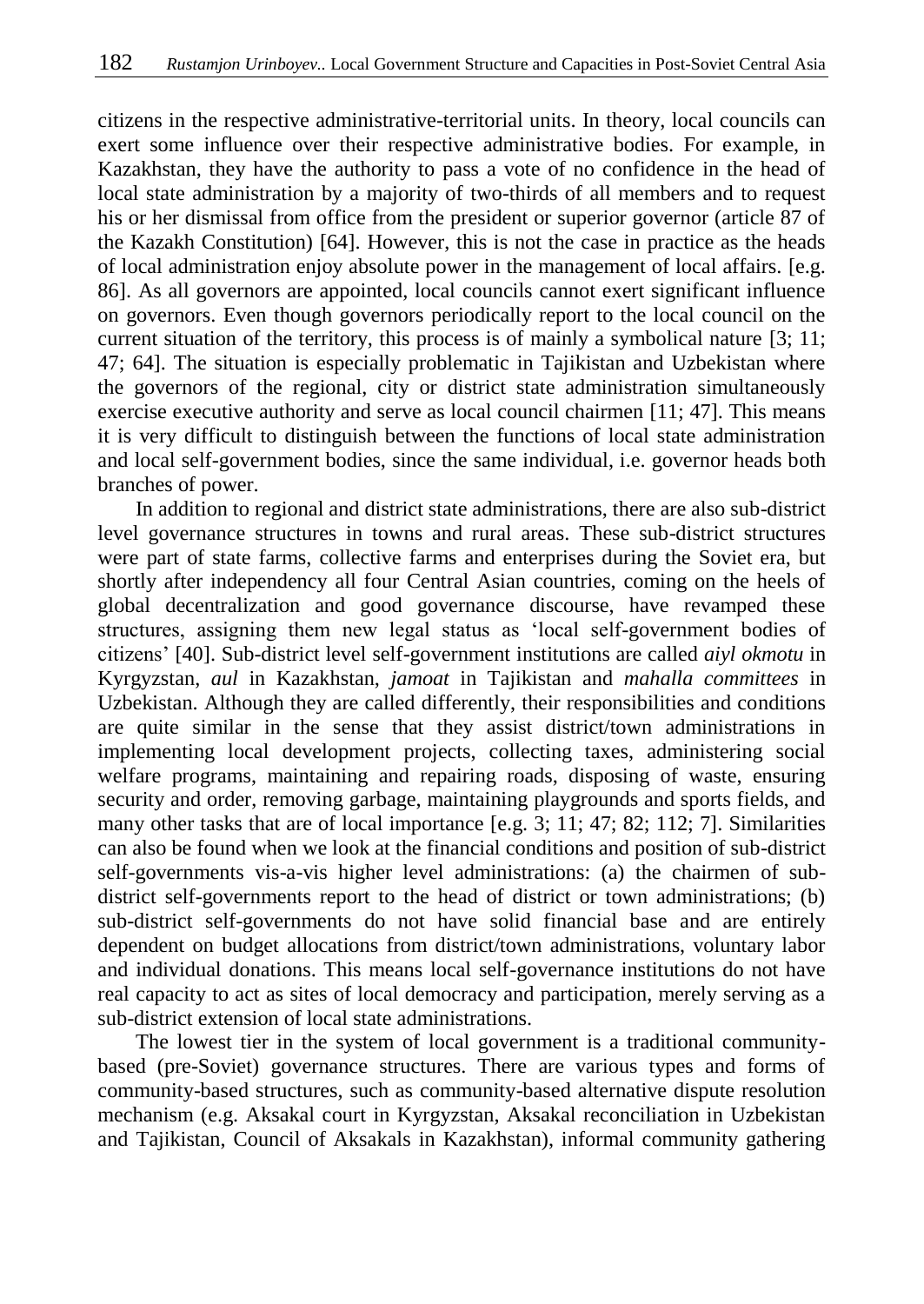(e.g. kurultai in Kyrgyzstan, informal mahalla gathering in Uzbekistan, guzar and tabagy in Tajikistan), community-based voluntary work (e.g. assar in Kazakhstan, hashar in Uzbekistan) and religious organizations (mosque, especially in Uzbekistan and Tajikistan). The analysis of scholarly literature shows that for many Central Asians traditional community-based structures are more legitimate and easily accessible than the formal state structures  $[e.g. 94; 41; 97; 63; 30; 69; 48; 5; 89;$ 103; 105; 106; 105; 50; 13].

## *Local Government Situation in Central Asia*

Following the collapse of the Soviet Union in 1991, Central Asian countries embarked on the highly complex task of reforming their public administration systems. Under the influence of global decentralization and good governance agenda, Central Asian countries proclaimed their commitment to the ideals of democracy, human rights, market economy, and rule of law. The implementation of these commitments however proved to be a daunting task, since each of these countries had to deal with their Soviet legacy and internal power structures, i.e. weak state institutions, poorly developed national identities, and entrenched sub-national political networks [73; 84]. In all four Central Asian republics, the relationship between local state administration and central government is often based on subordinate relations rather than on mutual cooperation. The system of local public administration in Central Asian countries continues to remain highly dependent on the center, justified by the ruling elites as a necessity for maintaining political stability and territorial integrity during the transition period [23; 3; 86; 60; 45; 38; 88].

One possible inference is that the absence of real administrative reforms in Central Asia could be explained with reference to ruling elites' perception of local self-government. Hence, local self-government is interpreted merely in terms of citizens' active participation in local government, but other key condition for local self-government, i.e. autonomy of local self-government structures from the state, is largely neglected or seen as a destabilizing factor that undermines public order and security [e.g. 70; 45; 57]. Similar hierarchical patterns can also be found when it comes to the relations between local executive bodies and local councils. As studies indicate, the most powerful actor in the local government, be it at the district, city or regional level, is a governor, who is appointed by the central government and primarily accountable to the country's president. Local councils merely serve as a symbol of local level legislative bodies, but in practice local governor is the main power breaker [3; 11; 47; 64].

Although local governments in all four Central Asian countries function in a similar environment, some differences exist among Central Asian countries when we measure the scope of reforms they have undertaken, at least from the point of view of formal reforms (i.e. de-jure decentralization). In this regard, Kazakhstan is the most active reformer in the region, since it carried out substantial reforms at the local level by holding pilot election of governors, establishing Western style civil service system, and privatizing some of the public services. Kyrgyzstan has also taken some steps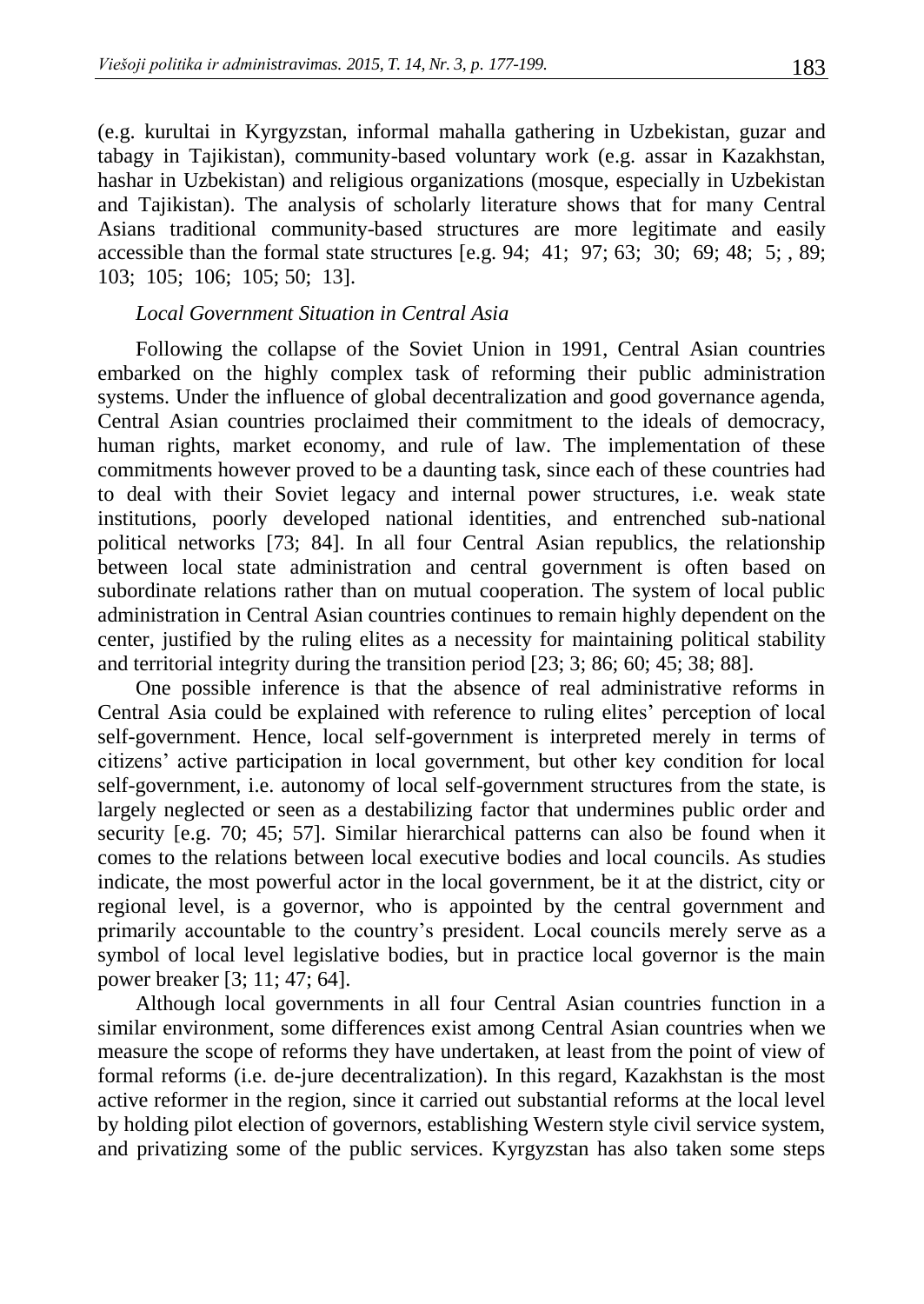towards greater local autonomy by holding local elections for village and town governors. In comparison to Kazakhstan and Kyrgyzstan, other Central Asian countries have undertaken less reforms due to political turmoil (e.g. Tajikistan), or reform paths they have chosen have been largely conservative in nature (Uzbekistan and Turkmenistan). For instance, Uzbekistan showed less willingness to undertake neoliberal reforms, retaining the state as the key actor and manager in the economy. Due to the outbreak of civil war shortly after independence, no significant reforms were undertaken in Tajikistan in the 1990s and some forms of first-generation reforms started to come only after 2000. Nevertheless, Tajikistan seems to be more open to reform initiatives than Uzbekistan and Turkmenistan. Perlman and Gleason (2007) suggest that administrative reform in Central Asia is to a great extent an outcome of external pressure from international organizations, than of internal political shifts. Hence, one explanation for the variance in reform paths in the region is that countries that were dependent on foreign direct investment and development aid were more prone to initiate reforms.

The above suggests that local government in Central Asia functions in a rather complex socio-political environment dominated by powerful internal hierarchies. Public administration systems of Central Asian countries can hardly been regarded 'decentralized' in the sense that the local governments are heavily dependent on central government [see e.g. 57; 92; 43]. Even in Kazakhstan, where government has been ambitiously introducing Western style public administration structures, the administrative reforms are often illogical, barely implemented and deviations from formal requirements have become commonplace [18; 57; 31]. All in all, Central Asian countries share similar characteristics in terms of their institutional underdevelopment, centralization of power, scarcity of economic resources (with the exception of Kazakhstan), and the dominance of informal processes and structures. Due to their Soviet legacy and administrative traditions, the processes and attempts of decentralization are slow and face strong resistance from various power structures. Accordingly, local governments continue to remain dependent on the center in all matters and from the point of political, administrative and financial decentralization. These deficiencies are due to combination of many factors, such as path dependencies, dominance of informal institutions, authoritarian political culture, wealth and socio-economic indicators, weak local legislative bodies and geopolitical situation of the region. The question is how these similarities and differences influence the challenges and opportunities local governments in Central Asia face. Accordingly, in the next section the main challenges and problems of local government in Central Asia will be presented.

## **The Capacity of Local Government in Central Asia**

This section aims addresses the following two questions: (a) How do local governments in Central Asia perform, with regard to service delivery and good governance? (b) What are the main challenges that local governments face? First, I will provide a brief assessment of the capacity of local government in Central Asia,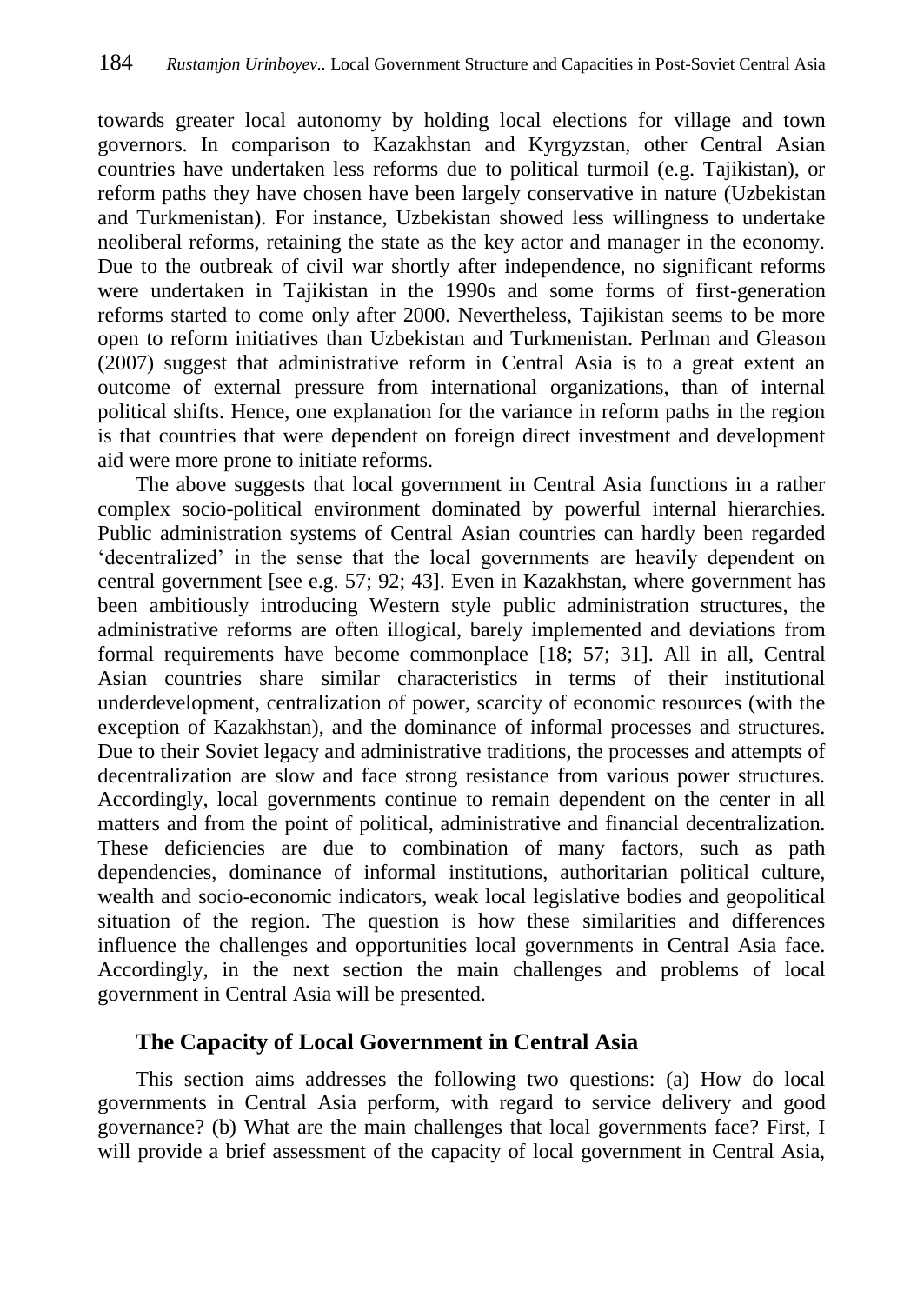focusing on the quality of service delivery and satisfaction and opinion of citizens about local government.

One of the most important criteria used by the citizens to assess the performance of local governments is the quality and accessibility of local public services [86]. However, there are only few studies that can provide some data on citizens' satisfaction with local public services in Central Asia. In Kazakhstan, as Wilson *et al.* (2002) found, quality of services provided by local government in general do not meet the standards desired by service users, as 51 per cent of respondents stated that they are not satisfied with the quality of services provided by local government. Another pertinent literature is Neema Noori's [80] study of decentralization processes in Uzbekistan. As Noori argues, decentralization had a negative impact on public service delivery in Uzbekistan, as it was not accompanied by corresponding resources and consequently worsened the quality and accessibility of public services. Interestingly enough, most citizens in Kyrgyzstan are aware of the problematic financial situation of local governments and hence they rarely put pressure on them to address their needs and problems [8].

One common tendency in the region is that central government delegates enormous service delivery responsibilities to local governments without providing adequate funding [3; 80; 8; 48; 76; 84; 66]. Thus, local governments assume huge service delivery responsibilities without having sufficient resources to implement them. In Kazakhstan, for example, the central government legally absolved itself of the social welfare obligations by transferring them to regional governments, but without providing sufficient revenue basis. As a result, regional governments were not able to meet their service delivery responsibilities and had to cut back on social spending which in turn drastically deteriorated the quality of public service provision [84]. Analogous pattern can also be found in Tajikistan where local government is financially weak and the system of public services is highly unstable. For instance, many of the welfare entitlements (that the local governments (jamoats) are responsible for) are not paid at all. The health care services are available on a userpays basis, with many people unable to get access to even the most basic services. The quality of public education is worsening. NGO's provide some form of social assistance to the poor families, though the scope of their assistance is limited [68; 53]. One evolving trend is the emergence of civil society organizations that provided alternative forms of welfare support to the population. One of the main focus areas of civil society organizations is the health sector [35].

The situation with health care provision is also problematic. In all four Central Asian countries health care systems are highly reliant on informal forms of financing. Most patients have to make informal payments to medical professionals in order to receive proper medical treatment, even though public authorities claim that citizens are entitled to free medical care. A similar situation can also be observed in the field of education. Due to their vulnerable financial situation, local governments do not have sufficient resources to maintain local schools and provide adequate number of books or build modern sports facilities. The parents usually cover these expenditures.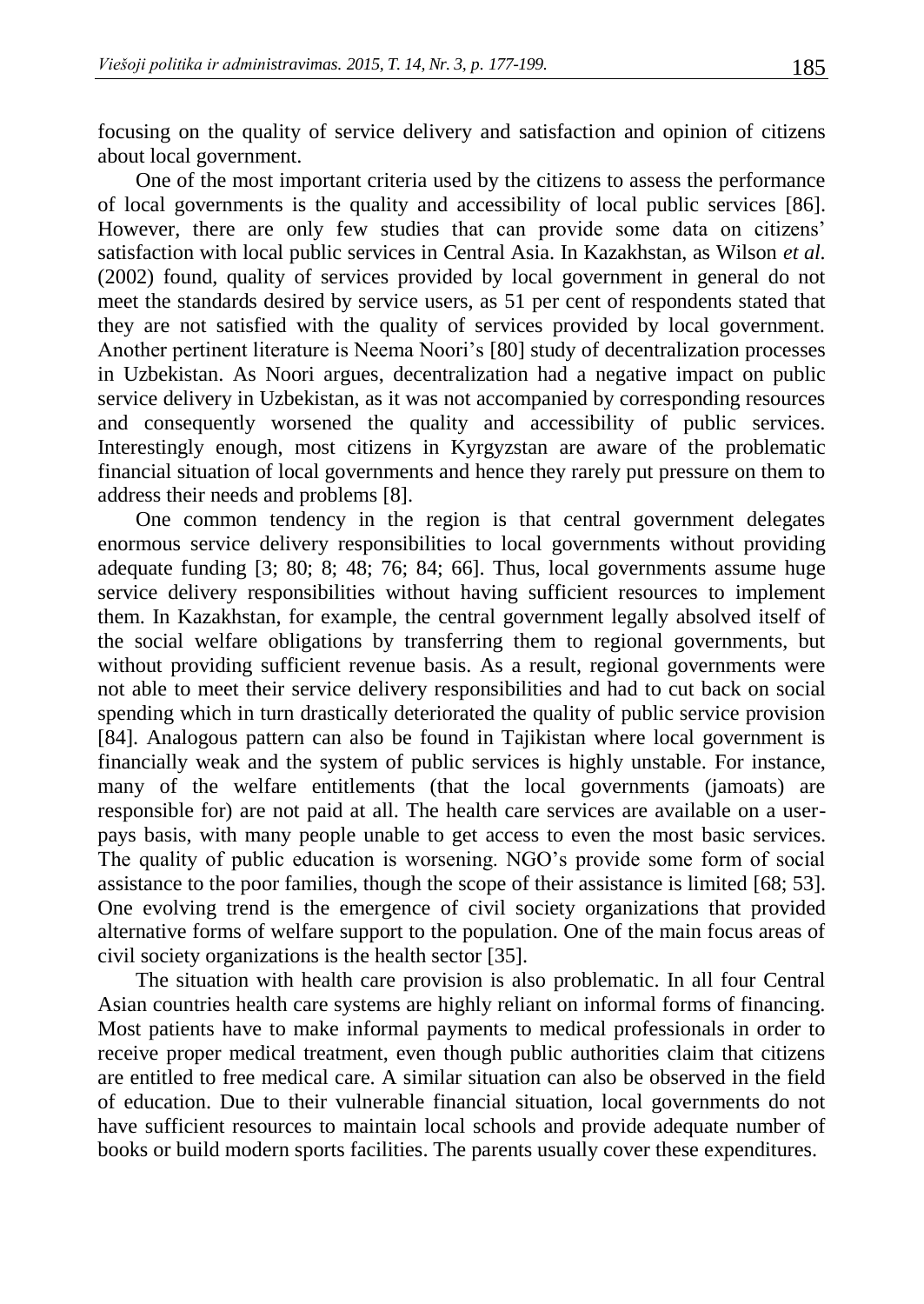One trend common to all Central Asian countries is a growing importance of traditional community-based organizations in people's everyday life. Due to the incapacity of the state to provide adequate social services at the local level, traditional community-based structures have evolved to respond to declining state social welfare capacity in post-Soviet period, acting as a pseudo local government entity given the failure of existing regime to provide much need development in rural Uzbekistan. Another collective action in Central Asia that emerged in response to the failure of formal structures is a mass migration of labor force from Uzbekistan, Tajikistan and Kyrgyzstan to Russia. This tendency is particularly visible in Tajikistan where remittances sent from Russia constitute almost half of the country's GDP.

In the next sections, I will discuss the main trends and challenges hindering local government reform processes in the region. More specifically, I elaborate on the four core challenges: (a) problematic financial situation of local governments, (b) authoritarian regimes, (c) informal decentralization, and (d) clans and regional patronage networks

## *The Problematic Financial Situation of Local Governments in Central Asia*

Local public finances are one of the most controversial issues on the decentralization agenda in Central Asia [86]. Studies show that local governments in the region have limited financial autonomy and are strongly dependent on the central government [23; 86; 82; 2; 38; 40; 71; 14; 28; 26]. Local budgets mainly consist of transfers from the central government and local tax revenues. Local budget planning is centralized and closely tied to the national budget, which implies that the revenue basis of the local budgets are determined by the central government bodies and local governments cannot independently establish tax rates or collect their own revenues through local taxes, with the exception of some insignificant local fees, taxes and duties, e.g. land tax. National budget funds are redistributed among different regions by deducting budget surpluses from regions that perform well and allocating in the form of subventions, subsidies, or equalization transfers to vulnerable regions that cannot cover their needs. The revenues collected from local taxes constitute a small portion of local government's revenues, insufficient for covering even the basic expenses. Hence, the ability of local governments to raise their own revenues is considerably limited and they remain dependent on transfers from the central government for fulfilling their service delivery functions.

Moreover, local governments' financial autonomy is often undermined by stipulations in various national laws that allow central government bodies to interfere directly into the most basic local government functions [86]. Therefore, they neither enjoy fiscal autonomy nor are transfers from the center sufficient to meet their service delivery needs [29; 25; 54]. Studies suggest that there is a need to introduce a new mechanism for inter-budgetary relations that provides local governments with the incentive to increase local revenues [3; 11; 86].

In their comparative study of decentralization and delivery of public services in Asia, Ghuman and Sing [39] found that decentralization improved the quality and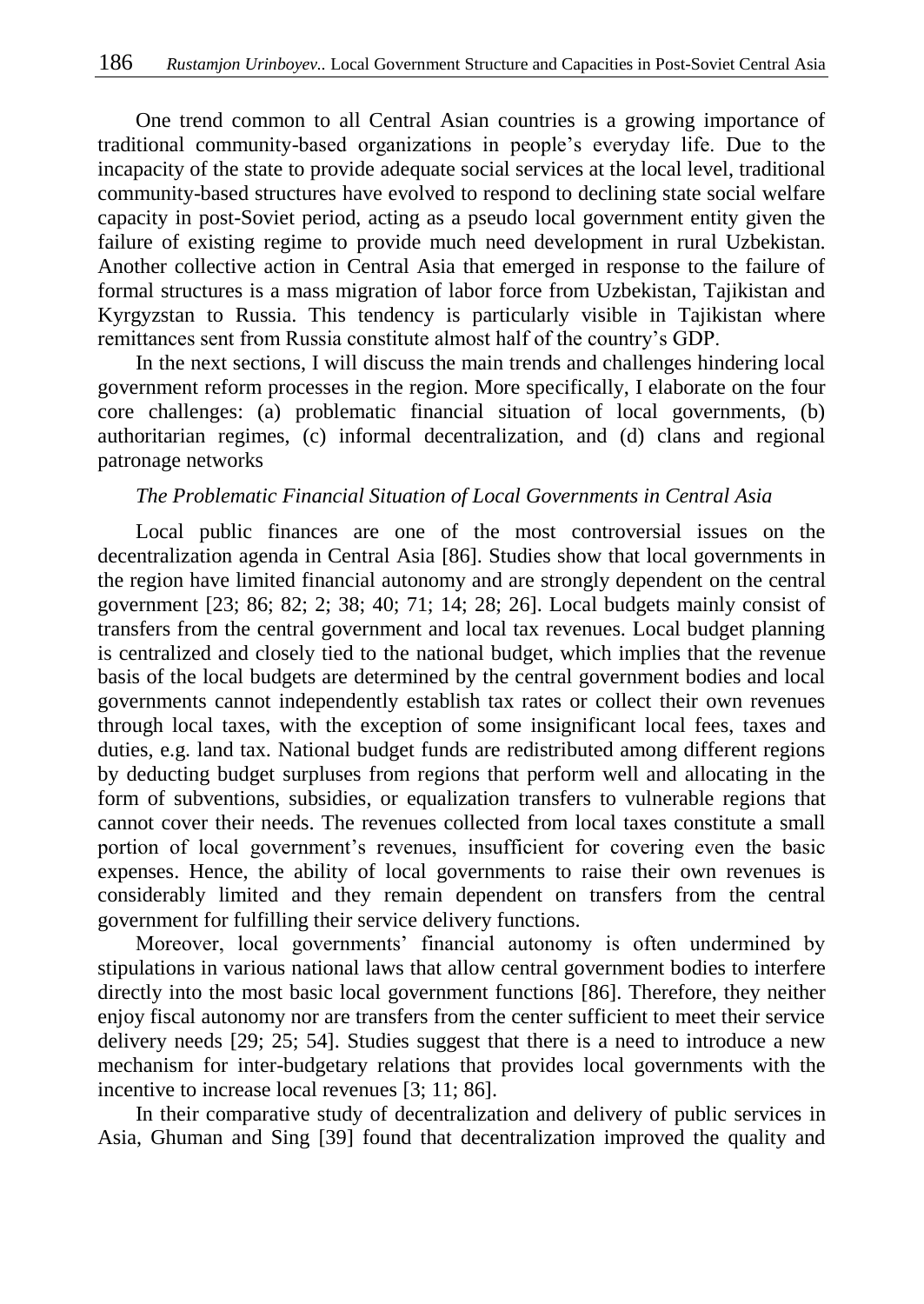accessibility of public services where it was accompanied by sound financial resource base (*ibid.*). Similarly, one challenge common to local governments in all Central Asian countries is the gap between their economic and social functions and the meagre financial means available for their implementation. Local governments do not have sufficient resources to adequately maintain social infrastructures, majority of which was built during the Soviet period. For instance, in Uzbekistan, local governments are tasked with the responsibility to support local development, but in practice they neither have real ownership rights over local property, nor can manage local funds or material, technical and natural resources. Moreover, local governments do not have significant influence on privatization processes (with the exception of some small-scale local privatization programs), which deprives them of the possibility to generate significant revenues [11]. Special case in the region is Tajikistan where local governments possess their own source of revenue and have the right to develop and implement their own budgets own sources of revenue [3]. In spite of their relative autonomy, local governments in Tajikistan are financially very dependent on the center as the scope of their revenues is not sufficient to meet the local service delivery needs. Thus, Central Asian countries have made little or no progress in developing truly autonomous local governments.

## *Local Government Reform in Authoritarian Regimes*

Although Central Asian ruling elites make all sorts of bold claims about their strong intention to give more autonomy to local governments, their system of administration still remains highly centralized [see e.g. 60; 86]. In Central Asia, as Saner *et al.* [92] argue, problems in implementing local government reforms are closely connected with the general problems with authoritarianism. Local governments are highly dependent on the central government in all levels – administratively, financially and politically. Over-dependence on central government limits the ability of local governments to support local development. Under these circumstances political and civil servants at all levels do not feel any accountability to citizens, but rather they try to meet the expectations of those who have power and authority to hire them [14; 15]. The malfunctioning local governments are mainly the outcome of centralized governments that do not delegate any real autonomy to local administrations [11]. Public participation in the local politics is almost non-existent and local elections are merely used to assert and legitimize central government's influence in the periphery. Openness and transparency are not viewed as a norm in day-to-day operation of local administrations. Local government officials care less about informing people about their work or considering their opinions on the level and quality of public services, but they are chiefly concerned with fulfilling the orders and expectations of the central government.

The power and functions between central state agencies and local governments are ambiguously distributed, which largely derives from the deficiencies in national laws that do not clearly specify the functions and powers across various tiers of government [86; 25]. Most administrative decisions concerning district and regional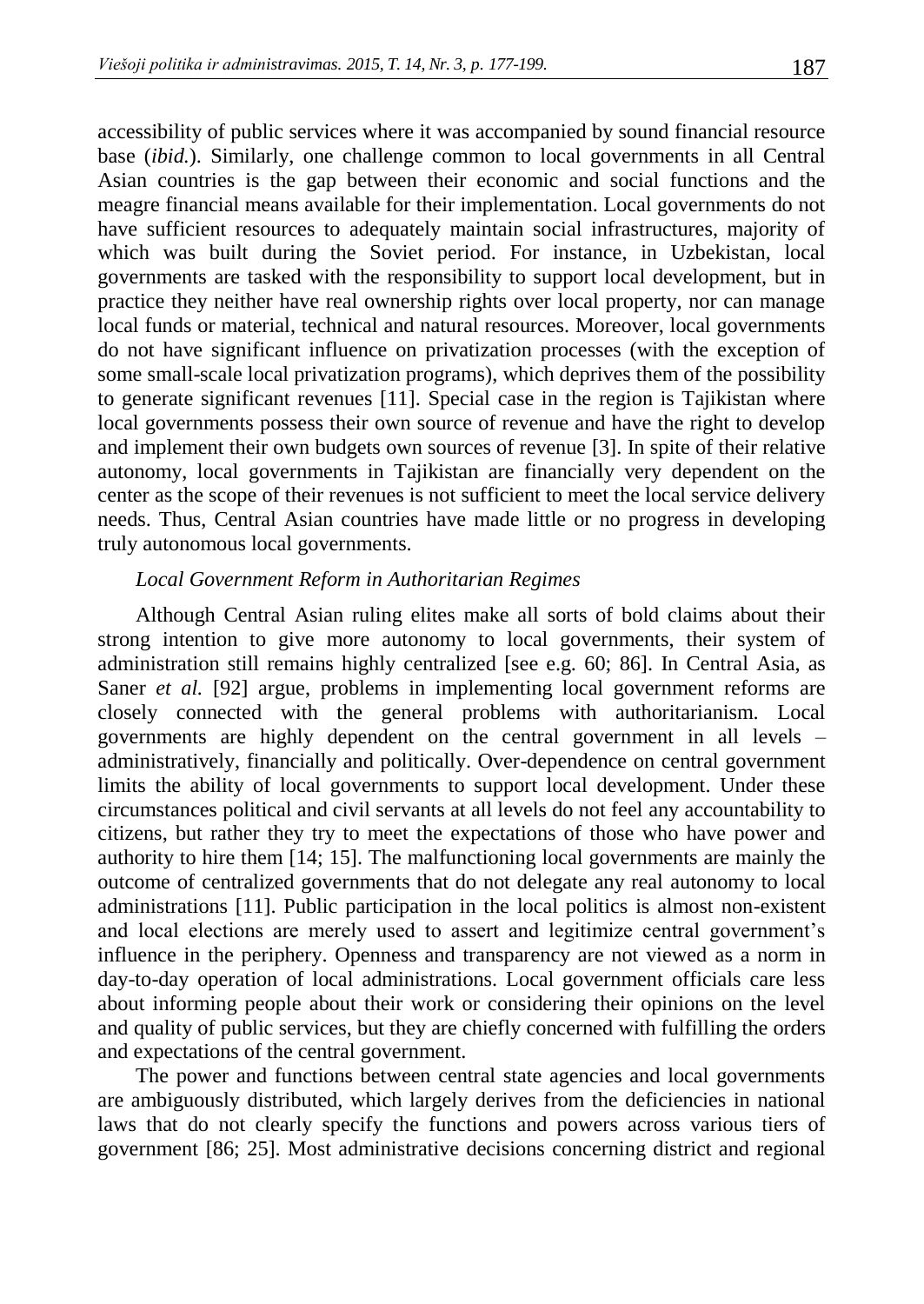public service delivery issues are taken by the central government bodies, in which a hierarchy of power starts at the ministry, followed by ministry's main regional department, followed by the district or city unit. Ministries control the daily activities of their territorial agencies and directly appoint their heads, in coordination (Uzbekistan) or without coordination (Kazakhstan) with the governor [11; 64], which implies that the territorial units of the ministries are accountable to their central bodies and thereby rarely coordinate with local governments.

It is assumed that local councils are more effective and interested in monitoring the activities of local government officials than distant civil servants and auditors [e.g. 9]. But this is not the case in Central Asia where local councils, despite having official status as local legislative bodies, in practice are subordinated to local state administrations. In addition, decentralization reforms do not promote local autonomy and democracy but paradoxically increase the influence of central government in local arenas. Hence, institutions of self-governance fulfil completely different functions and aims than the officially declared ones ('institutional pseudomorphism'). One good example is a mahalla reforms in Uzbekistan that transformed mahalla into an 'eyes and ears' of the state, thereby expanding the reach of the state in local areas [see e.g. 44; 80]. Thus, there is very little or no understanding of the real essence of local government reform in the region. As Abdukhalilov [1] notes, in Uzbekistan administrative reforms are often understood as a cutback in staff or an attempt to save money. More importantly, administrative reforms do not contain any single paragraph about the necessity to change the hierarchical norms and mentality of managers (*ibid.*). Given the nature of political regimes in Central Asia it is quite understandable that local government reforms merely remain on the paper and authoritarian regimes continue to exert strict control over local government.

## *Informal Decentralization*

The scholars of development studies argue that decentralization can reduce the cost of public service delivery, enhance accountability, promote local social and economic development, and decrease the level of corruption [99; 81; 83; 77; 6; 110; 36]. However, the political and socio-economic context of Central Asian countries does not fit into this narrative, as decentralization occurs in this region not because of the intentions of the center to grant autonomy to local governments, but due to the covert resistance of regional and local elites to centrally designed policies and laws [e.g. 23; 84]. Moreover, there is no sufficient infrastructure in place (e.g. effective audit and budgetary control, independent judiciary, accountability mechanisms) that can ensure the effective allocation of resources at the local and regional level [61]. Hence, in Central Asia we find qualitatively different form of decentralization that comes more often from below (i.e. the regional-local government) than from above, occurring mainly through informal rules and networks. Hence, decentralization takes on a form that is much more de facto (unofficial) than de jure (official) [e.g. 61; 62; 57]. Libman [57] defines this process 'informal decentralization' as it is based on informal, unwritten rules, less transparent and barely helps the formation of favorable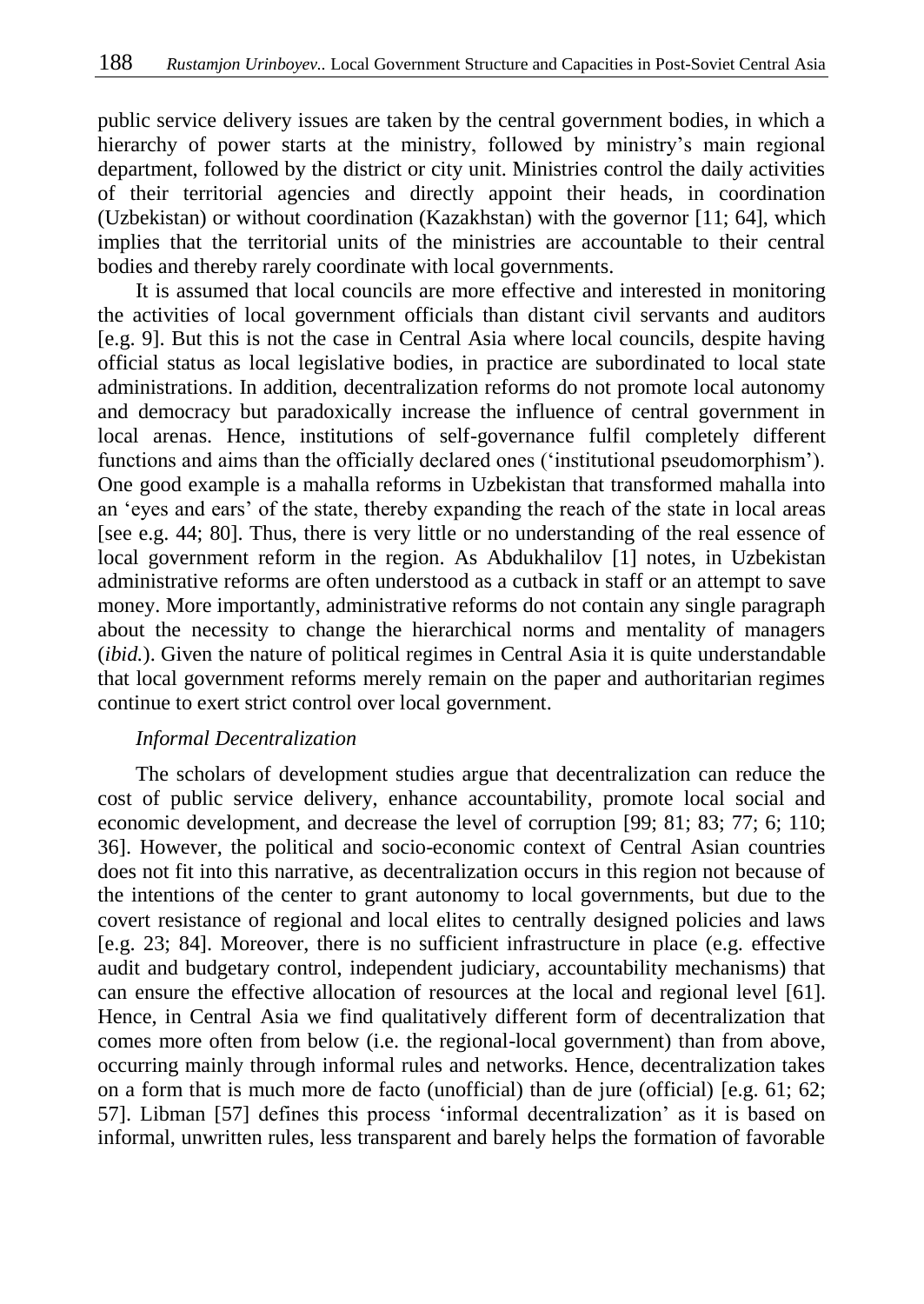economic and social conditions in regions. Most sociological and anthropological studies have revealed how the regional administrations in Central Asia have strategically used the informal powers they have 'captured' for rent-seeking purposes rather than for promoting local social and economic development [93; 61; 45; 111; 20; 2006; 100; 57; 58; 67; 101]. Likewise, central government in Central Asian countries is more prone to limit the independent actions and autonomy of regional leaders than to decentralize authority.

Kazakhstan's 'informal decentralization' experience in the 1990s deserves special attention. As Libman [57] describes, between 1991 and 1999, Kazakhstan has experienced severe economic hardships that led the regional governors to introduce their own policies partly conflicting with the central ones. Moreover, the flow of foreign direct investment into the oil-rich Western regions of the country strengthened the position of local elites vis-a-vis the center, enabling them to influence the appointment of regional governors. These developments deepened the alreadyexisting regional disparities, since the economically successful regions were able to retain a higher portion of tax revenue generated from their territory, while regions with little revenue basis continued to receive meagre funds from the center, insufficient to meet their service delivery responsibilities. However, post-1999 economic boom changed the course and dynamics of power relations between the center and periphery. First, the center utilized the personnel selection schemes as the main tool of recentralization, appointing former members of the central government as governors. Second, the central government created new national oil company KazMunaiGaz with the aim of re-establishing control over oil and gas resources of the regions. Third, center altered the borders of some regions and moved the capital from Almaty to Astana, which resulted in the reduction of political autonomy of governors. In doing so, the central government increased the dependence of regions on budgetary transfers and succeeded in reducing the autonomy of regions in order to preserve political stability in the long term.

Some patterns of 'informal decentralization' have also been observed in Uzbekistan. The central government in Uzbekistan continually rotates and changes heads of regional and district governors in order to effectively centralize power and to reduce the rent-seeking practices. In spite of these strategies, regional elites and networks find various ways to bend the centrally designed policies and laws. The most pertinent literature in this respect is the case study of rent-seeking strategies among local public prosecutors in Samarkand region by Markowitz [67] in which the author illustrates how an attempt to extend state power to the regional arenas unintentionally enhanced the control of local elites over extractive processes. Ilkhamov [45] describes the conflicting economic and political interests between central government, local producers and regional elites with respect to agricultural policy. In Uzbekistan, as Ilkhamov demonstrates, the policies of central government are permanently undermined by the destabilizing claims of a recalcitrant periphery, represented by regional elites within the state apparatus. Another relevant literature is Tommaso Trevisani's [100] article on the struggles between central government and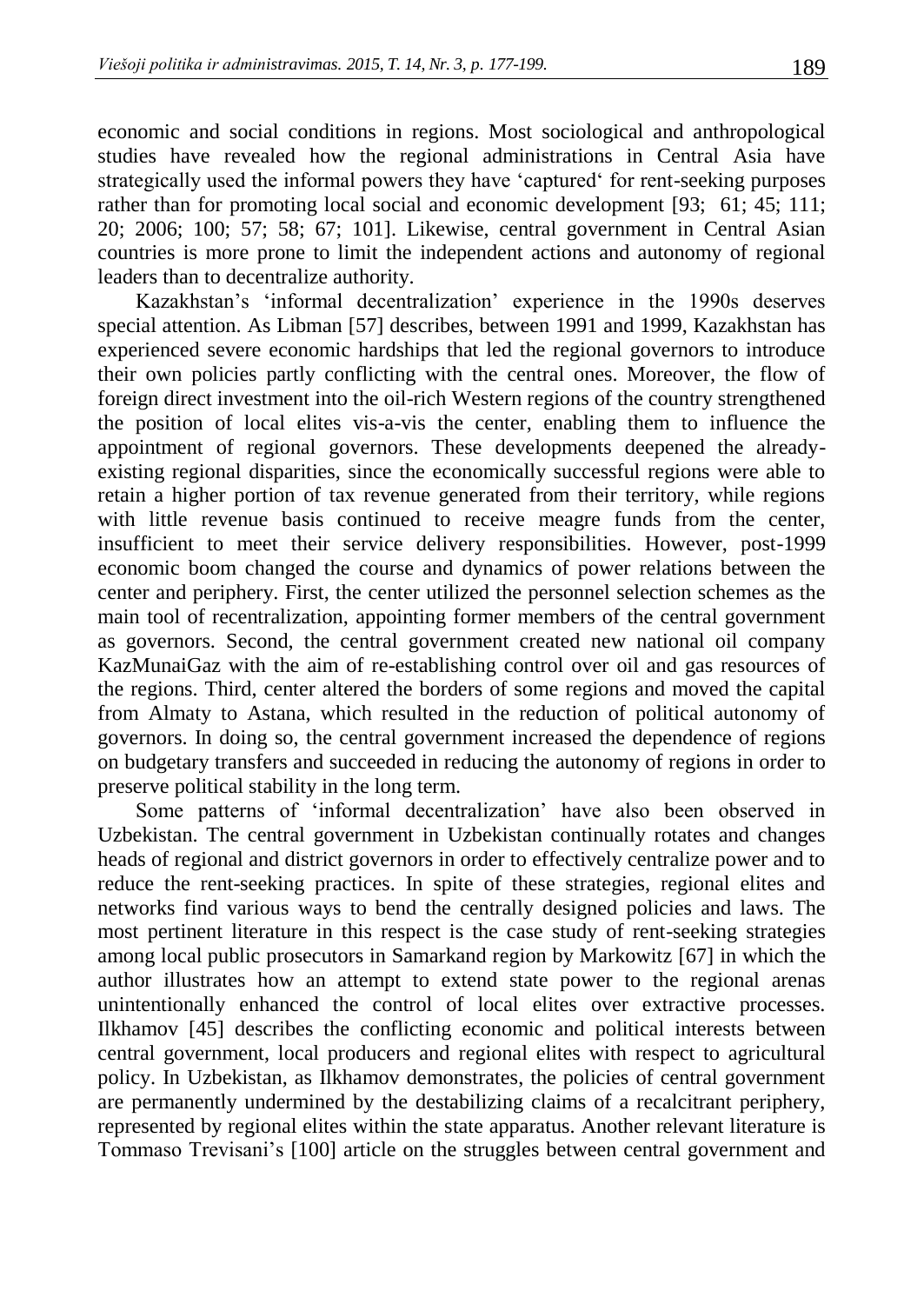local elites over land use. As Trevisani describes, after independence Uzbek government was no longer able to ensure the regular payment of wages and to provide adequate public services. But at the same time central government maintained firm grip over the returns of agriculture and extracted all profits from cotton sales, thereby depriving local elites of their share of rents from the business with cotton. The reaction of local elites was to invent alternative sources of income, which they did by forcing local producers (farmers) to increase the sector of agriculture not devoted to cotton production, as this is the sector that local elites can control autonomously and that enables them to generate the rents that are no longer available through the state budget. The negative consequence of these informal measures was that local producers had to shoulder a double responsibility imposed on them by the central government and local elites.

In politically unstable countries of the region, Tajikistan and Kyrgyzstan, where the central government is relatively weak vis-a-vis regional interests, decentralization may not only lead to more rent-seeking activities but also risk greater instability [61]. In Tajikistan, the central government faces strong resistance from regional networks and groupings. Regional leaders, having legitimacy in the local arenas, compete for access to natural, financial and administrative resources and set the rules of the game in their 'enclaves' [111]. Luong [59] argues that these regional interests and political identities influence the core policy processes not only in the regions, but also they manifest themselves in the decision-making at the central level.

As seen above, regional leaders have more control over the local resources in practice than they are granted on paper. However, such informal form of decentralization can hardly be seen as a positive development, since they are neither transparent nor promotes local economic and social development. The decentralization described above was not the outcome of carefully planned policies but rather it occurred largely due to inability of the center to implement adequate local development policies. Similar conclusions have also been made in recent literature on colonial administration in Africa and Asia where authors showed that devolving power to tribal chiefs and other local elites had very little to do with promoting democracy and local economic development [16; 17; 52; 75; 10; 65; 42].

## *Clans and Regional Patronage Networks*

In all four Central Asian countries clans and regional patronage networks have a strong presence in the governing structures and dominate key political processes [23; 59; 45; 46; 111; 100; 57; 67]. The relations and behavior of bureaucrats within public administration structures are not based on formal rules, but are mainly driven by informal rules and networks. When discussing the relations between the centerperiphery relations in Central Asia, some authors mention the existence of 'informal constitution', i.e. the system of informal rules governing relations within the elite [59; 57; 95]. Therefore, one of main challenges, influencing local government situation in Central Asia, are clans and patronage groups. Studies demonstrate that governments of Central Asian countries, even if they have accepted Western governance models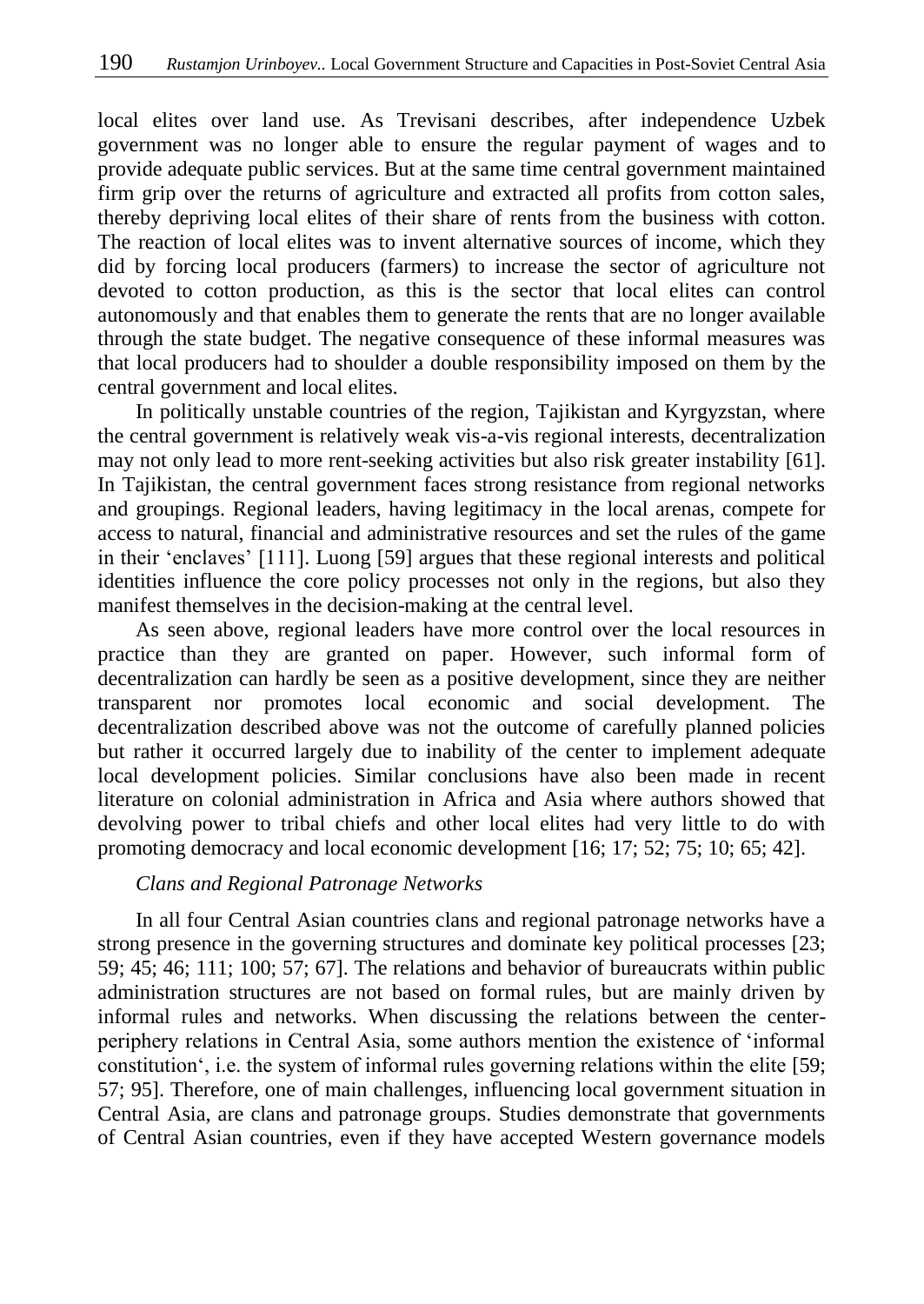and theories, in practice, they are largely influenced by existing informal and formal structures [57; 4]. As formal state structures weakened during the post-Soviet transition, clans and patronage networks emerged as powerful political actors, vying for control over key sectors of the state and economy [93; 19; 20; 21; 2; 12; 78; 1; 46; 100; 24].

Much of the scholarly literature argues that clans have a negative influence on public administration and governance processes Central Asia, leading to rampant corruption, favoritism, nepotism and a weak rule of law. For instance, in Tajikistan statehood and governance hardly function at grassroots level. Local governance is increasingly exercised by alliances of local social forces (big landowners, religious structures, foreign and domestic NGOs, international organizations) that provide alternative means of survival for citizens [111]. Babajanian also observes identical pattern in Kyrgyzstan where the political and economic relations between the central government and local administrations are largely based around patron-client networks [8]. Kazakhstan also shares these problems. Despite the adoption of Civil Service Law, decision-making processes and the recruitment of civil servants are largely based on personal loyalty, friendship, or blood connections [31].

## **Conclusion**

1. There is a widespread belief that local governments are better positioned to deliver public services due to their immediate proximity to people and better awareness of the local problems than central state agencies. However, the growing body of literature argues that decentralization can exacerbate inter-regional disparities, can undermine macroeconomic and political stability and create favorable conditions for corrupt transactions and diminish economies of scope. Prud'homme argues that decentralization is a 'potent drug' that is better not applied when the symptoms of the disease are misinterpreted.

2. Hence, agreeing with the aforesaid literature, this article clearly demonstrates a need to consider the local context when applying global (Western-centric) governance and decentralization models in Central Asia. As shown in earlier sections, socio-political context of Central Asia largely varies from the Western one and that administrative reform initiatives produce rather different outcomes. Decentralization in Central Asia largely takes on the form of a geographically based struggle between state elites for control over access to resources. These regional power structures are less concerned with local development issues but rather they are more inclined to seek rent. Libman also claims that there is no evidence that local government reforms could be beneficial and increase the quality of public services. Likewise, further decentralization only serves to intensify the struggle among governing elites for control over sphere of influence. Consequently, any attempt to improve the quality of public administration in Central Asia should be aware of the covert power of these regional forces and that local government reform initiatives should reckon with the socio-political realities of the region.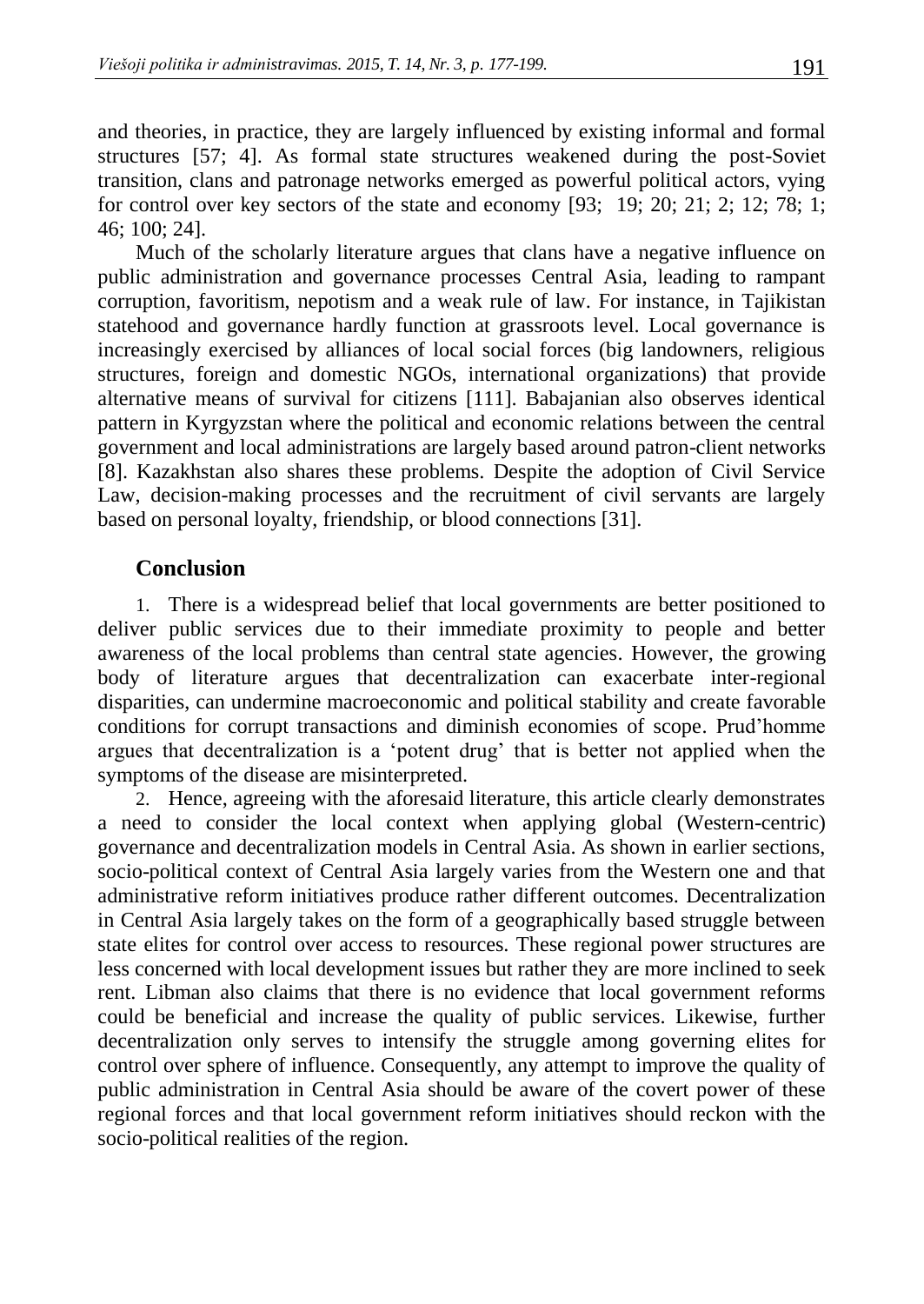3. As the results demonstrate, the core challenge hindering local government reform comes from the persistence of authoritarian style administrative practices. Although there have been some local government reform initiatives in the region, but they remained 'in paper' and had little or no effect on governance processes in the region and, while in practice local government continue to be subordinated to central government in all public policy issues, be it education sector, taxation, health care, welfare or agriculture. Therefore, local governments do not have real capacity to adequately address the needs and concerns of citizens, as they are merely concerned with implementing centrally designed policies. Tax revenue is not sufficient for fiscal autonomy of local governments and local governments heavily dependent on interbudgetary transfers. Since local governments do not have a solid financial base and the center takes important public policy decisions, little or no possibility exists at the local level for citizens to voice their concerns about public services. One visible consequence is an emergence of alternative (to the state) decentralization strategies and citizens' informal coping strategies. We can observe the tendency of a return to older structures of clans, lineages, extended families, and personal networks as a coping strategy. These alternative strategies are short-term solutions, have little to do with local development issues and negatively influence governance trajectories in the region. They undermine the rule of law, foster clientelistic culture and promote social hierarchies and inequalities. Hence, local government reform is not simply a matter of introducing Western-style governance structures or granting more autonomy to local actors. It is, more importantly, about understanding the local socio-political context and promoting socio-economic change.

## **References**

- 1. Abdukhalilov, A., 2007. Stages and Special Features of the Administrative Reforms in the Republic of Uzbekistan. *Central Asia and the Caucasus*, (6 (48)).
- 2. Abdullaev, K., 2004. Current local government policy situation in Tajikistan. *Tajikistan at a crossroad: The Politics of Decentralization. Bishkek*, 8–16.
- 3. Alymkulov, E. and Kulatov, M., 2001. Local government in the Kyrgyz Republic. *In*: V. Popa and I. Munteanu, eds. *Developing New Rules in the Old Environment. Local governments in Eastern Europe, in the Caucasus and in Central Asia*. Budapest: Local Government and Public Service Reform Initiative, Open Society Institute Europe, 522– 600.
- 4. Aminova, M., 2011. Essays on the Analysis of Trends Affecting Governance in Transition Countries. PhD Thesis. Vrije Universiteit Brussel, Brussels.
- 5. Aminova, M. and Jegers, M., 2011. Informal Structures and Governance Processes in Transition Economies: The Case of Uzbekistan. *International Journal of Public Administration*, 34 (9), 579–590.
- 6. Arikan, G.G., 2004. Fiscal decentralization: A remedy for corruption? *International Tax and Public Finance*, 11 (2), 175–195.
- 7. Babajanian, B.V., 2006. The social exclusion framework and poverty reduction strategy in Tajikistan. *Central Asian Survey*, 25 (4), 403–418.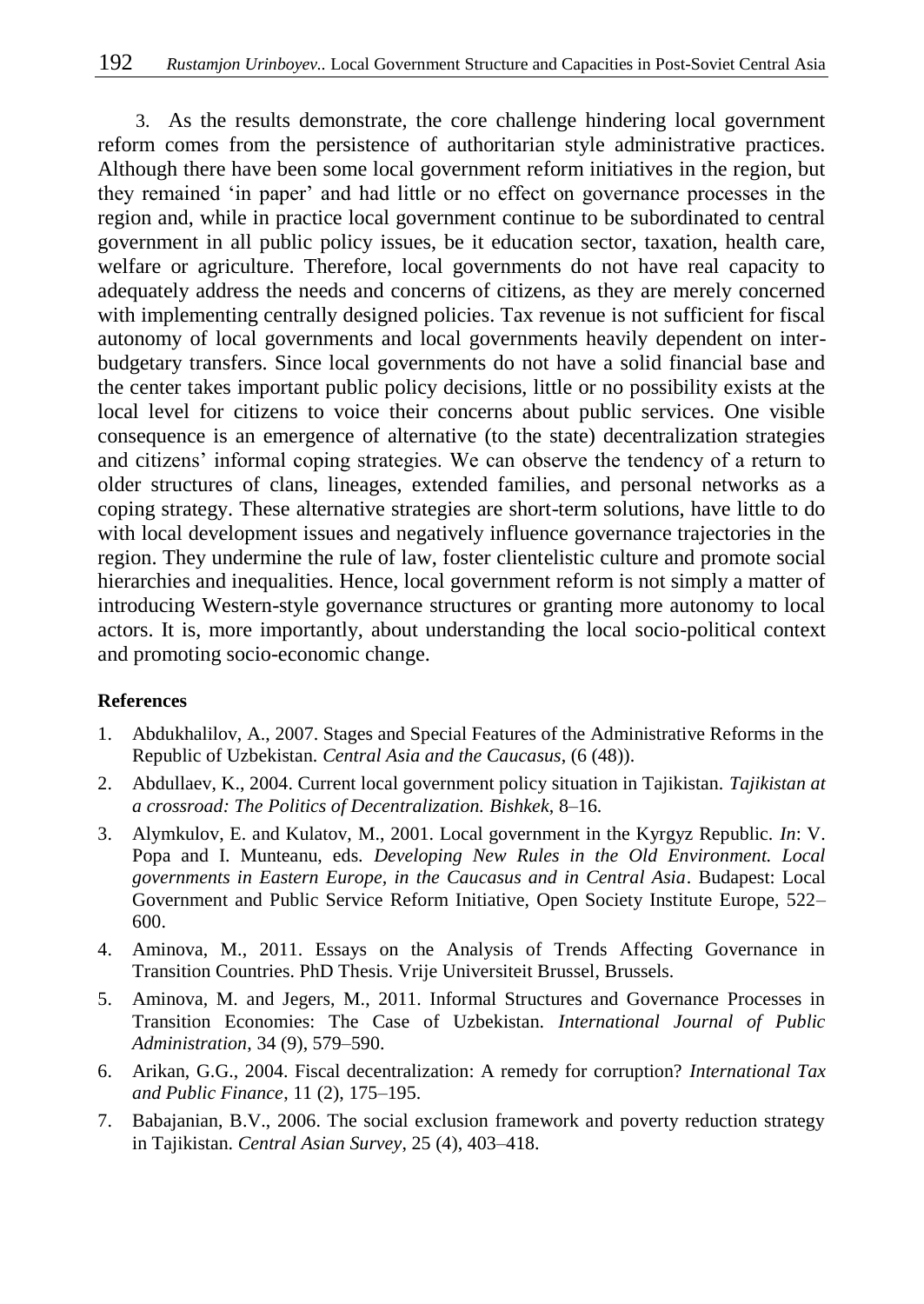- 8. Babajanian, B.V., 2007. Local Governance and Citizens' Welfare in Kyrgyzstan. *Unpublished working paper. Social Research Center of the American University of Central Asia (AUCA), Bishkek*.
- 9. Bardhan, P.K. and Mookherjee, D., 2001. Corruption and decentralization of infrastructure delivery in developing countries (working paper).
- 10. Barkey, K., 1996. *Bandits and Bureaucrats: The Ottoman Route to State Centralization*. Ithaca, NY: Cornell University Press.
- 11. Bektemirov, K. and Rahimov, E., 2001. Local Government in Uzbekistan. *In*: V. Popa and I. Munteanu, eds. *Developing New Rules in the Old Environment. Local governments in Eastern Europe, in the Caucasus and in Central Asia*. Budapest: Local Government and Public Service Reform Initiative, Open Society Institute Europe, 469–520.
- 12. Berdikeeva, S., 2006. National identity in Kyrgyzstan: the case of clan politics. *In*: *The Association for the study of Nationalities' 11th Annual World Convention.' Nationalism in an Age of Globalization.' New York: Columbia University. March*. 23–25.
- 13. Beyer, J., 2015. Customizations of Law: Courts of Elders (Aksakal Courts) in Rural and Urban Kyrgyzstan. *PoLAR: Political and Legal Anthropology Review*, 38 (1), 53–71.
- 14. Bhuiyan, S.H., 2010. Decentralization and Local Governance in Kazakhstan. *International Journal of Public Administration*, 33 (12-13), 658–672.
- 15. Bhuiyan, S.H. and Francis Amagoh, 2011. Public sector reform in Kazakhstan: issues and perspectives. *International Journal of Public Sector Management*, 24 (3), 227–249.
- 16. Boone, C., 1994. States and Ruling Classes in Postcolonial Africa: The Enduring Contradictions of Power. *In*: J.S. Migdal, A. Kohli, and V. Shue, eds. *State Power and Social Forces: Domination and Transformation in the Third World*. New York: Cambridge University Press, 108–140.
- 17. Boone, C., 2003. Decentralization As Political Strategy In West Africa. *Comparative Political Studies*, 36 (4), 355–380.
- 18. Centr Aktual'nykh Isslegovaniy, A., 2007. *Administrativnaya Reforma v Kazakhstane: Kuda Dvigatsya Dal'she?*. Mimeo.
- 19. Collins, K., 2003. The Political Role of Clans in Central Asia. *Comparative Politics*, 35 (2), 171–190.
- 20. Collins, K., 2006. *Clan Politics and Regime Transition in Central Asia*. Cambridge: Cambridge University Press.
- 21. Collins, K., 2009. Economic and Security Regionalism among Patrimonial Authoritarian Regimes: The Case of Central Asia. *Europe-Asia Studies*, 61 (2), 249–281.
- 22. Coudouel, A. and Marnie, S., 1999. From Universal to Targeted Social Assistance: An Assessment of the Uzbek Experience. *MOCT-MOST: Economic Policy in Transitional Economics*, 9 (4), 443–458.
- 23. Cummings, S.N., 2000. *Kazakhstan: Centre-Periphery Relations*. London: Royal Institute of Internal Affairs.
- 24. Cummings, S.N., 2013. *Understanding Central Asia: Politics and Contested Transformations*. Routledge.
- 25. Dabla-Norris, E., 2006. The Challenge of Fiscal Decentralisation in Transition Countries. *Comparative Economic Studies*, 48 (1), 100–131.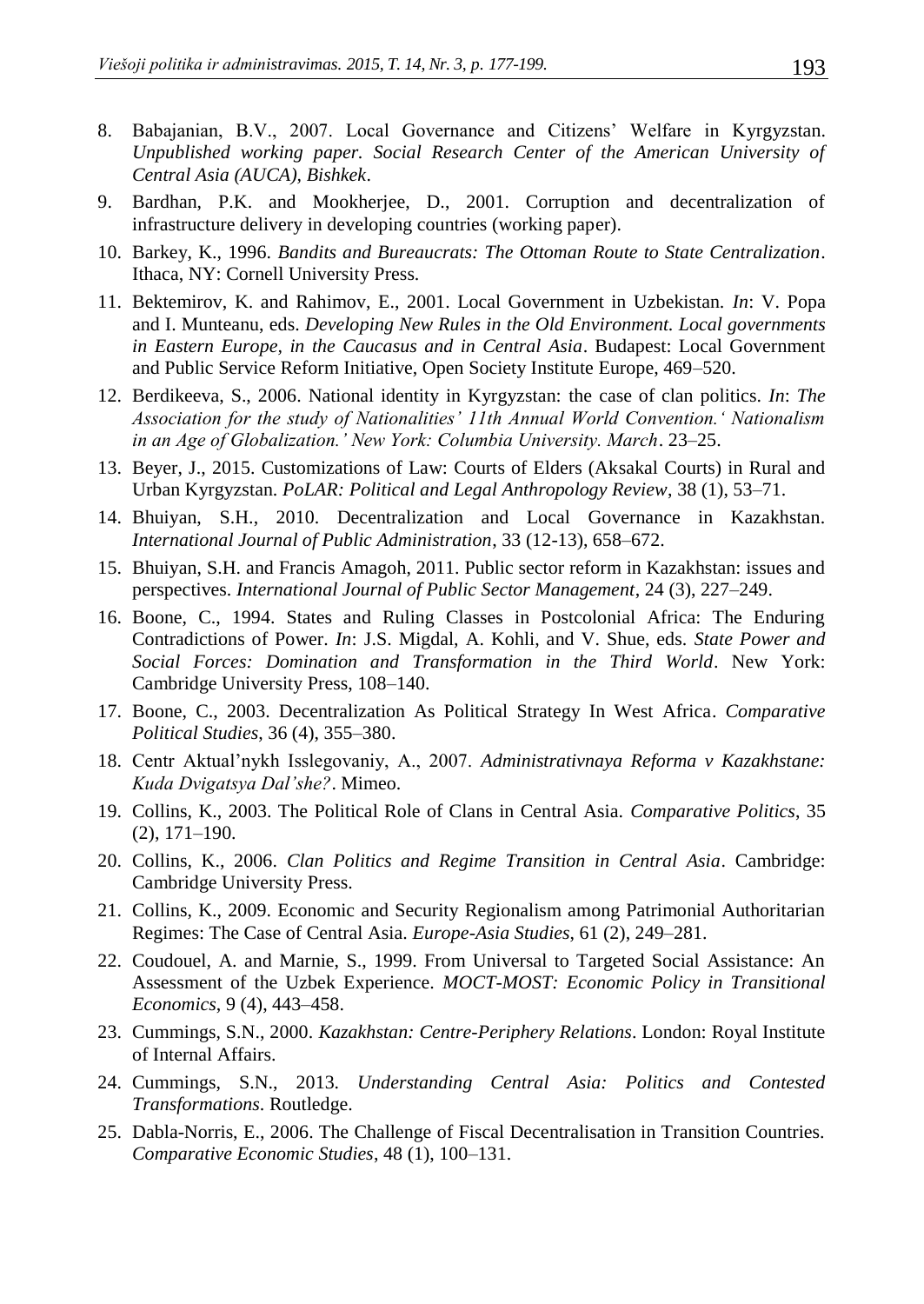- 26. Djalilov, K. and Piesse, J., 2011. Financial Development and Growth in Transition Countries: A Study of Central Asia. *Emerging Markets Finance and Trade*, 47 (6), 4–23.
- 27. Drechsler, W., 2014. What is Islamic Public Administration and why should we study it in the 'Second World'? *Administrative Culture*, 15 (2), 123–142.
- 28. Drechsler, W., 2015. Debate: Islamic PA—does it exist, what is it, and why and how should we study it? *Public Money & Management*, 35 (1), 63–64.
- 29. Dunn, J. and Wetzel, D., 1999. Fiscal Decentralization in Former Socialist Economies: Progress and Prospects. *Proceedings. Annual Conference on Taxation and Minutes of the Annual Meeting of the National Tax Association*, 92, 242–250.
- 30. Earle, L., 2005. Community development, 'tradition' and the civil society strengthening agenda in Central Asia. *Central Asian Survey*, 24 (3), 245–260.
- 31. Emrich-Bakenova, S., 2009. Trajectory of Civil Service Development in Kazakhstan: Nexus of Politics and Administration. *Governance*, 22 (4), 717–745.
- 32. D' Encausse, H.C., 1988. *Islam and the Russian Empire: Reform and Revolution in Central Asia*. University of California Press.
- 33. Epstein, P., 2004. Assessment of Intergovernmental Relations and Local Governance in the Republic of Uzbekistan [online]. Available from: http://www.urban.org/publications/411152.html [Accessed 13 Feb 2015].
- 34. Ergashev, B., Iusupov, I., Pogrebniak, A., Korenev, I., Allaev, B., Gaibullaev, O., Usmanov, S., Gasanova, N., and Saifulin, R., 2006. Public Administration Reform in Uzbekistan. *Problems of Economic Transition*, 48 (12), 32–82.
- 35. Ewoh, A., Nazarova, F., and Hill, R., 2012. Civil Society Organizations and Policy Process in Tajikistan. *Journal of Emerging Knowledge on Emerging Markets*, 4 (1).
- 36. Freille, S., Haque, M.E., and Kneller, R., 2007. Federalism, decentralisation and corruption. *Working Paper, Nottingham, UK: University of Nottingham*.
- 37. Freizer, S., 2004. Tajikistan local self-governance: a potential bridge between government and civil society. *Tajikistan at a crossroad: The Politics of Decentralization. Bishkek*, 17– 25.
- 38. Freizer, S., 2005. Neo-liberal and communal civil society in Tajikistan: merging or dividing in the post war period? *Central Asian Survey*, 24 (3), 225–243.
- 39. Ghuman, B.S. and Singh, R., 2013. Decentralization and delivery of public services in Asia. *Policy and Society*, 32 (1), 7–21.
- 40. Giffen, J., Earle, L., and Buxton, C., 2005. *The development of civil society in Central Asia*. Intrac Oxford.
- 41. Haghayeghi, M., 1996. *Islam and Politics in Central Asia*. New York: St Martin's Press.
- 42. Heller, P., 2001. Moving the State: The Politics of Democratic Decentralization in Kerala, South Africa, and Porto Alegre. *Politics & Society*, 29 (1), 131–163.
- 43. Hoffmann, K., 2010. The EU in Central Asia: successful good governance promotion? *Third World Quarterly*, 31 (1), 87–103.
- 44. Human Rights Watch, 2003. *From House to House: Abuses by Mahalla Committees*. New York: Human Rights Watch.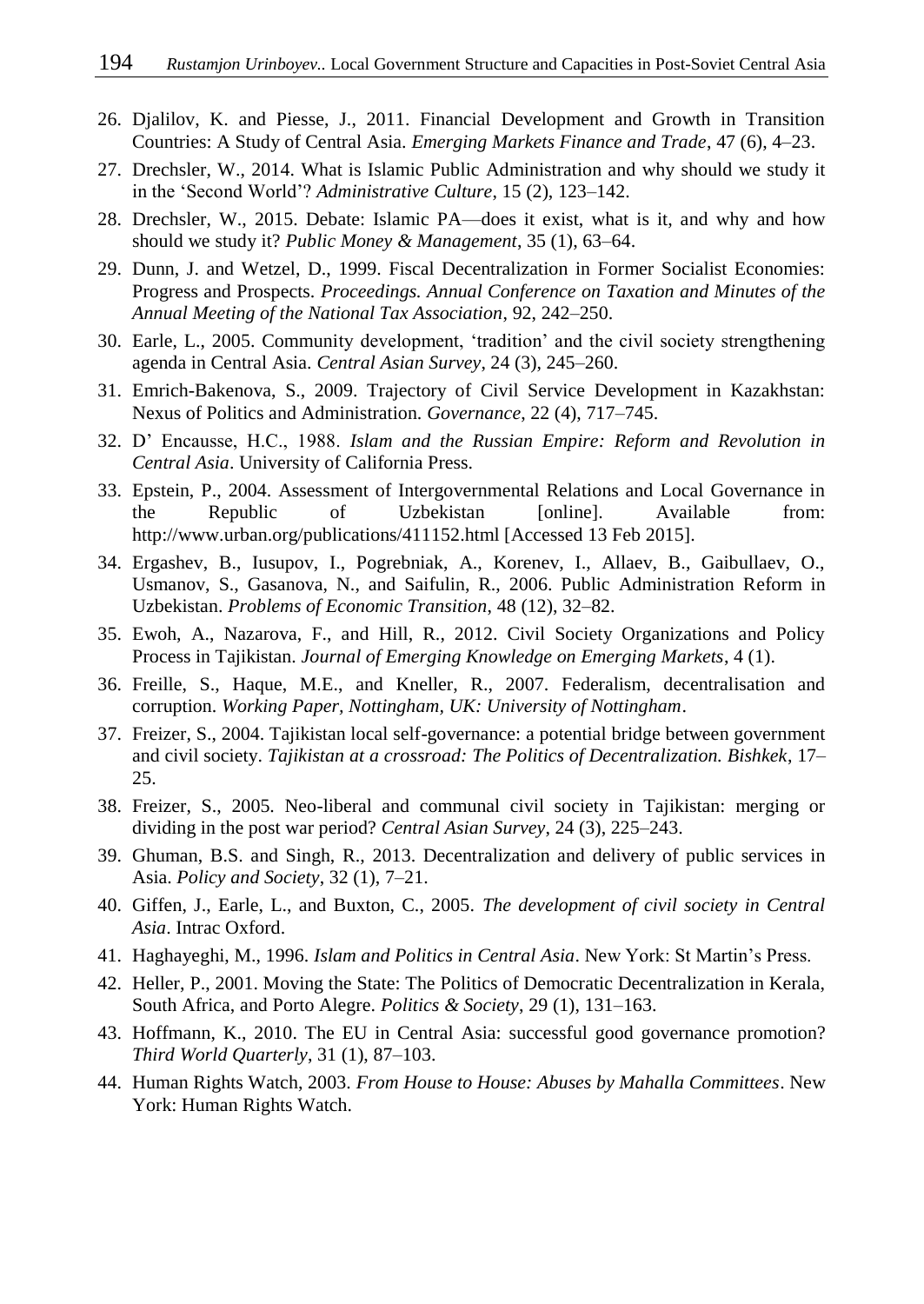- 45. Ilkhamov, A., 2004. The Limits of Centralization: Regional Challenges in Uzbekistan. *In*: *The Transformation of Central Asia. States and Societies from Soviet Rule to Independence*. Ithaca, NY: Cornell University Press, 159–181.
- 46. Ilkhamov, A., 2007. Neopatrimonialism, Interest Groups and Patronage Networks: The Impasses of the Governance System in Uzbekistan. *Central Asian Survey*, 26 (1), 65–84.
- 47. Ilolov, M. and Khudoiyev, M., 2001. Local government in Tajikistan. *In*: V. Popa and I. Munteanu, eds. *Developing New Rules in the Old Environment. Local governments in Eastern Europe, in the Caucasus and in Central Asia*. Budapest: Local Government and Public Service Reform Initiative, Open Society Institute Europe, 603–648.
- 48. Kandiyoti, D., 2007. Post-Soviet Institutional Design and the Paradoxes of the Uzbek Path. *Central Asian Survey*, 26 (1), 31–48.
- 49. Khalid, A., 2000. Society and politics in Bukhara, 1868–1920. *Central Asian Survey*, 19 (3-4), 364–393.
- 50. Khalid, A., 2014. *Islam after communism: religion and politics in Central Asia*. Berkeley, CA: University of California Press.
- 51. Klebleyev, A., 2014. Islamic Legacy beyond Islam: The Case of Uzbekistan. *Administrative Culture*, 15 (2), 143–156.
- 52. Kohli, A., 1994. Centralization and Powerlessness: India's Democracy in a Comparative Perspective. *In*: J.S. Migdal, A. Kohli, and V. Shue, eds. *State Power and Social Forces: Domination and Transformation in the Third World*. New York: Cambridge University Press, 89–107.
- 53. Ledgerwood, J. and Wilson, K., 2013. Community-based financial services: a spectrum of providers. *Enterprise Development and Microfinance*, 24 (2), 91–103.
- 54. Leschenko, N. and Troschke, M., 2006. *Fiscal decentralization in centralized states: the case of Central Asia*. Arbeiten aus dem Osteuropa-Institut München, No. 261.
- 55. Levi, S.C., 2007. The Ferghana Valley at the crossroads of world history: the rise of Khoqand, 1709–1822. *Journal of Global History*, 2 (02), 213–232.
- 56. Levi, S.C., 2012. Early Modern Central Asia in World History. *History Compass*, 10 (11), 866–878.
- 57. Libman, A., 2008. Economic role of public administration in Central Asia: Decentralization and hybrid political regime [online]. Available from: http://mpra.ub.unimuenchen.de/10940/ [Accessed 10 Dec 2014].
- 58. Libman, A., 2010. Cycles of Decentralization in the Post-Soviet Space. *Russian Politics and Law*, 48 (1), 8–20.
- 59. Luong, P.J., 2000. Sources of Institutional Continuity: the Soviet Legacy in Central Asia. *In*: *Annual Meeting of the American Political Science Association, Washington, D.C., August 31-September 2, 2000*.
- 60. Luong, P.J., 2002. *Institutional Change and Political Continuity in Post-Soviet Central Asia: Power, Perceptions, and Pacts*. Cambridge: Cambridge University Press.
- 61. Luong, P.J., 2003. Political obstacles to economic reform in Uzbekistan, Kyrgyzstan, and Tajikistan: Strategies to move ahead. *In*: *World Bank paper prepared for the Lucerne Conference of the CIS-7 Initiative*. 20–22.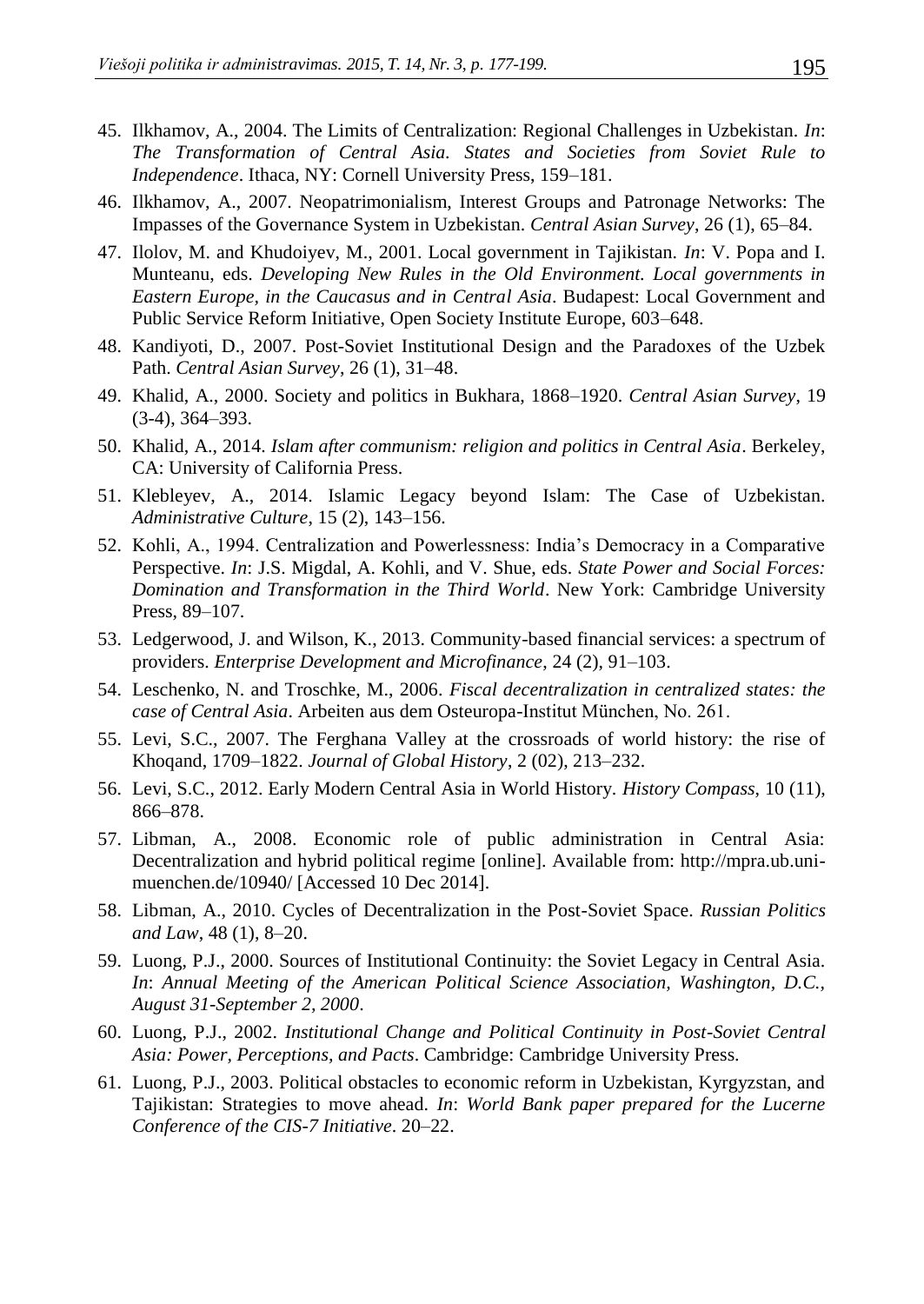- 62. Luong, P.J., ed., 2004. *The Transformation of Central Asia. States and Societies from Soviet Rule to Independence*. Ithaca, NY: Cornell University Press.
- 63. Lutz, G. and Linder, W., 2004. *Traditional structures in local governance for local development*. Berne, Switzerland: University of Berne, Institute of Political Sciene.
- 64. Makhmutova, M., 2001. Local government in Kazakhstan. *In*: V. Popa and I. Munteanu, eds. *Developing New Rules in the Old Environment. Local governments in Eastern Europe, in the Caucasus and in Central Asia*. Budapest: Local Government and Public Service Reform Initiative, Open Society Institute Europe, 403–468.
- 65. Mamdani, M., 1996. *Citizen and Subject: Contemporary Africa and the Legacy of Late Colonialism*. Princeton, N.J: Princeton University Press.
- 66. Mandler, A., 2010. The influence of local governance on agricultural advisory services in Tajikistan.
- 67. Markowitz, L.P., 2008. Local Elites, Prokurators and Extraction in Rural Uzbekistan. *Central Asian Survey*, 27 (1), 1–14.
- 68. Martin, J., 2002. Can magic bullets hurt you? NGOs and governance in a globalised social welfare world : a case study of Tajikistan.
- 69. Masaru, S., 2006. The Politics of Civil Society, Mahalla and NGOs: Uzbekistan. *In*: L. Osamu and U. Tomohiko, eds. *Reconstruction and Interaction of Slavic Eurasia and Its Neighbouring Worlds*. Sapporo: Slavic Research Center, Hokkaido University, 335–370.
- 70. Matsuzato, K., 2001. An island of democracy? Local reforms in Kyrgyzstan 1990-2000. *Central Asia and the Caucasus*, 4 (10), 142–154.
- 71. McMann, K., 2007. The Shrinking of the Welfare State: Central Asians' Assessments of Soviet and Post-Soviet Governance. *In*: J. Sahadeo and R. Zanca, eds. *Everyday Life in Central Asia: Past and Present*. Bloomington, IN: Indiana University Press, 233–247.
- 72. De Mello, L.R., 2000. Fiscal Decentralization and Intergovernmental Fiscal Relations: A Cross-Country Analysis. *World Development*, 28 (2), 365–380.
- 73. Melvin, N.J., 2004. Authoritarian Pathways in Central Asia: A Comparison of Kazakhstan, the Kyrgyz Republic, and Uzbekistan. *Democracy and Pluralism in Central Eurasia, London: Frank Cass, Cummings Center Series*, 127–128.
- 74. Micklewright, J. and Marnie, S., 2005. Targeting Social Assistance in a Transition Economy: The Mahallas in Uzbekistan. *Social Policy and Administration*, 39 (4), 431– 447.
- 75. Migdal, J.S., Kohli, A., and Shue, V., eds., 1994. *State Power and Social Forces: Domination and Transformation in the Third World*. Cambridge; New York: Cambridge University Press.
- 76. Mirzoev, T.N., Green, A.T., and Newell, J.N., 2007. Progress towards health reform in Tajikistan. *Journal of Health Organization and Management*, 21 (6), 495–505.
- 77. Mohan, G. and Stokke, K., 2000. Participatory development and empowerment: the dangers of localism. *Third world quarterly*, 21 (2), 247–268.
- 78. Naumkin, V., 2006. Uzbekistan's state‐building fatigue. *The Washington Quarterly*, 29 (3), 127–140.
- 79. Nemec, J. and Vries, M.S. de, 2012. *Global Trends in Public Sector Reform*. Brussels: De Boeck publishers.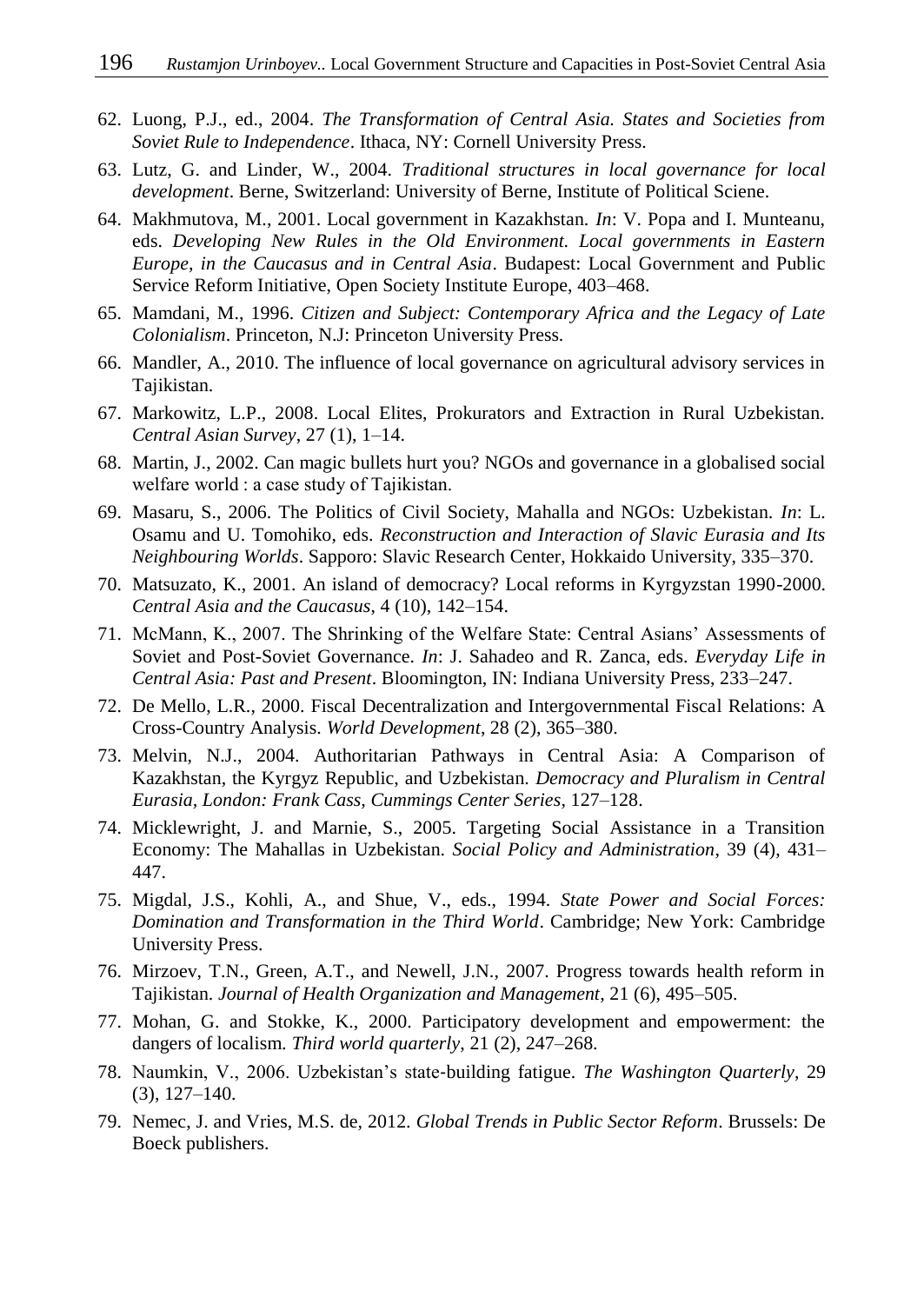- 80. Noori, N., 2006. Expanding State Authority, Cutting Back Local Services: Decentralization and its Contradictions in Uzbekistan. *Central Asian Survey*, 25 (4), 533– 549.
- 81. Oates, W.E., 1972. *Fiscal Federalism*. New York: Harcourt Brace Jovanovich.
- 82. Open Society Institute LGI, 2002. *Local Government Situation and Development Prospects in the Countries of Central Asia*. Regional Report on the Development of Local Self-Governments in Central Asia Countries.
- 83. Ostrom, E., Schroeder, L., and Wynne, S., 1993. *Institutional incentives and sustainable development: infrastructure policies in perspective.* Boulder, CO: Westview Press.
- 84. Paarmann, B., 2007. Evolving Centre-Periphery Relations in Transition Countries: The Case of Kazakhstan. MPhil Dissertation. University of Cambridge, Cambridge, UK.
- 85. Perlman, B.J. and Gleason, G., 2007. Cultural Determinism versus Administrative Logic: Asian Values and Administrative Reform in Kazakhstan and Uzbekistan. *International Journal of Public Administration*, 30 (12-14), 1327–1342.
- 86. Popa, V. and Munteanu, I., 2001. Local Government Reforms in the Former Soviet Union: Between Hope and Change. *In*: V. Popa and I. Munteanu, eds. *Developing New Rules in the Old Environment. Local governments in Eastern Europe, in the Caucasus and in Central Asia*. Budapest: Local Government and Public Service Reform Initiative, Open Society Institute Europe, 19–44.
- 87. Prud'Homme, R., 1995. The dangers of decentralization. *The world bank research observer*, 10 (2), 201–220.
- 88. Radnitz, S., 2005. Networks, localism and mobilization in Aksy, Kyrgyzstan. *Central Asian Survey*, 24 (4), 405–424.
- 89. Rasanayagam, J., 2011. *Islam in Post-Soviet Uzbekistan: The Morality of Experience*. Cambridge University Press.
- 90. Rodríguez-Pose, A. and Gill, N., 2003. Is there a global link between regional disparities and devolution? *In*: *Research Papers in Environmental and Spatial Analysis No. 79, Department of Geography & Environment, London School of Economics and Political Science*.
- 91. Sahadeo, J. and Zanca, R., 2007. *Everyday Life in Central Asia: Past and Present*. Indiana University Press.
- 92. Saner, R., Toseva, G., Atamanov, A., Mogilevsky, R., and Sahov, A., 2008. Government Governance (GG) and Inter-Ministerial Policy Coordination (IMPC) in Eastern and Central Europe and Central Asia. *Public Organization Review*, 8 (3), 215–231.
- 93. Schatz, E., 2001. State Constructivism and Clans in Central Asia. *Davis Center for Russian Studies, Harvard University*.
- 94. Shahrani, M.N., 1995. Islam and the Political Culture of 'Scientific Atheism' in Post-Soviet Central Asia: Future Predicaments. *In*: M. Bourdequx, ed. *The Politics of Religion in Russia and New States The Politics of Religion in Russia and New States of Eurasia of Eurasia*. Armonk, NY: ME Sharpe.
- 95. Shtaltovna, A., Hornidge, A.-K., and Mollinga, P.P., 2011. *The reinvention of agricultural service organisations in Uzbekistan: A machine-tractor park in the Khorezm Region*. ZEF Working Paper Series, No. 75.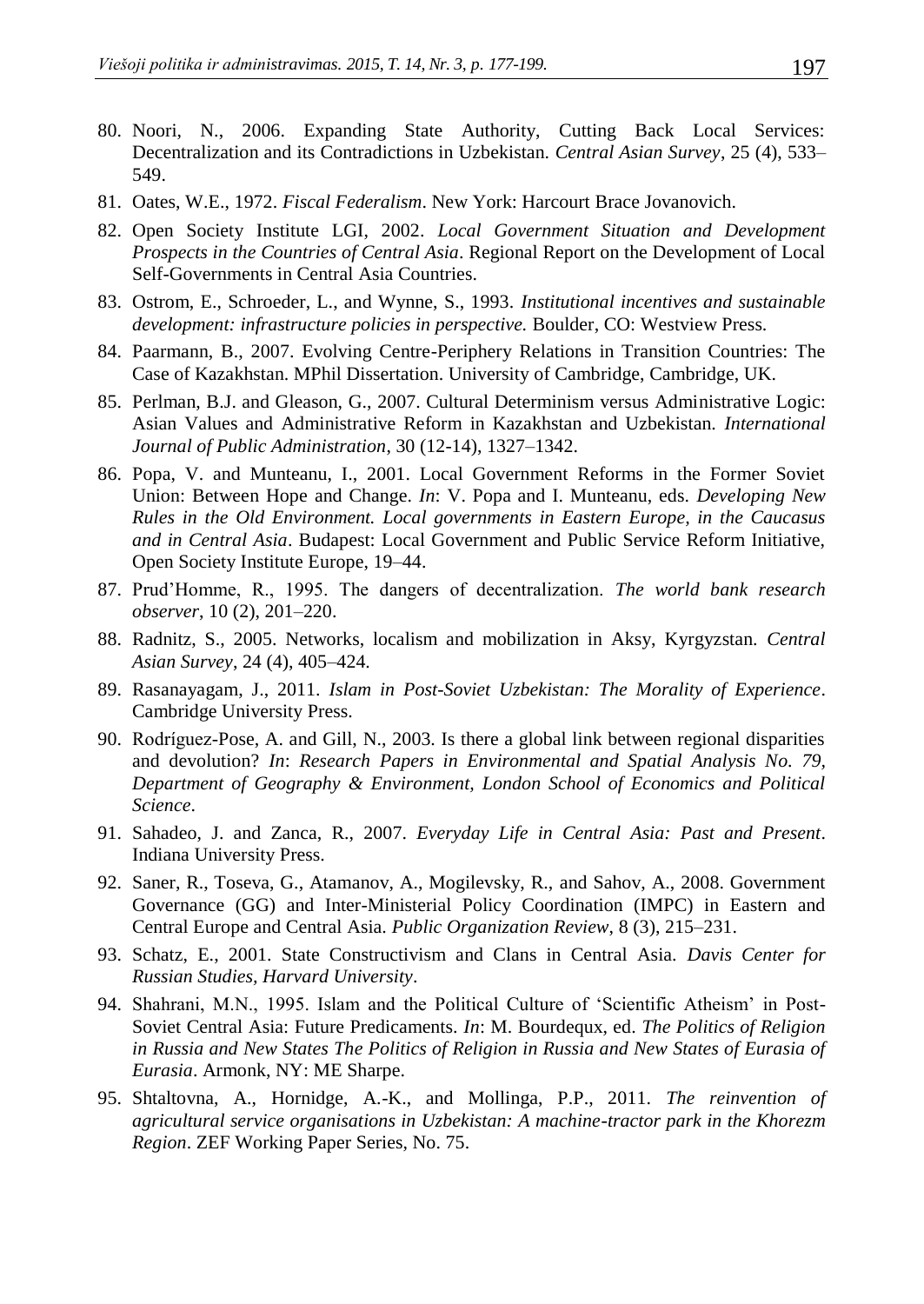- 96. Siegle, J. and O'Mahoney, P., 2006. *Assessing the Merits of Decentralization as a Conflict Mitigation Strategy*. Washington D.C: paper prepared for USAID's Office of Democracy and Governance.
- 97. Sievers, E.W., 2002. Uzbekistan's Mahalla: from Soviet to Absolutist Residential Community Associations. *The Journal of International and Comparative Law at Chicago-Kent*, 2, 91–158.
- 98. Swartz, B., Wadsworth, F., and Wheat, J., 2011. Perceptions Of Corruption In Central Asian Countries. *International Business & Economics Research Journal (IBER)*, 7 (3).
- 99. Tiebout, C.M., 1956. A pure theory of local expenditures. *The Journal of Political Economy*, 64 (5), 416–424.
- 100.Trevisani, T., 2007. After the Kolkhoz: Rural Elites in Competition. *Central Asian Survey*, 26 (1), 85–104.
- 101.Tunçer-Kılavuz, İ., 2009. Political and social networks in Tajikistan and Uzbekistan: 'clan', region and beyond. *Central Asian Survey*, 28 (3), 323–334.
- 102.UNDP, 2014. UN Human Development Index [online]. *UNDP Open Data*. Available from: https://data.undp.org/browse/embed?sortBy=alpha&tags=hdi&utf8=%E2%9C%93&view \_type=table&page=1 [Accessed 4 Jun 2015].
- 103.Urinboyev, R., 2011a. Law, Social Norms and Welfare as Means of Public Administration: Case Study of Mahalla Institutions in Uzbekistan. *The NISPAcee Journal of Public Administration and Policy*, 4 (1), 33–57.
- 104.Urinboyev, R., 2011b. Bridging the State and Society: Case Study of Mahalla Institutions in Uzbekistan. *In*: *Norms between Law and Society: A Collection of Essays from Doctoral Candidates from Different Academic Subjects and Different Parts of the World*. Lund: Media-Tryck, Lund University, 115–133.
- 105.Urinboyev, R., 2013a. Living Law and Political Stability in Post-Soviet Central Asia. A Case Study of the Ferghana Valley in Uzbekistan. Ph.D. Dissertation, Lund Studies in Sociology of Law. Lund University, Lund.
- 106.Urinboyev, R., 2013b. Public Administration Developments in Post-Soviet Central Asia. *In*: M. Vintar, A. Rosenbaum, G. Jenei, and W. Drechsler, eds. *The Past, Present and Future of Public Administration in Central and Eastern Europe*. Bratislava: NISPAcee Press, 296–303.
- 107.Urinboyev, R., 2014. Is There an Islamic Public Administration Legacy in Post-Soviet Central Asia? An Ethnographic Study of Everyday Mahalla Life in Rural Ferghana, Uzbekistan. *Administrative Culture*, 15 (2), 35–57.
- 108.Urinboyev, R. and Svensson, M., 2013a. Corruption in a Culture of Money: Understanding Social Norms in Post-Soviet Uzbekistan. *In*: M. Baier, ed. *Social and Legal Norms*. Farnham: Ashgate, 267–284.
- 109.Urinboyev, R. and Svensson, M., 2013b. Living Law, Legal Pluralism, and Corruption in Post-Soviet Uzbekistan. *The Journal of Legal Pluralism and Unofficial Law*, 45 (3), 372– 390.
- 110.Wanyande, P., 2004. Decentralization and Local Goverance: A Conceptual and Theoretical Discourse. *Regional Development Dialogue*, 25 (1), 1–13.